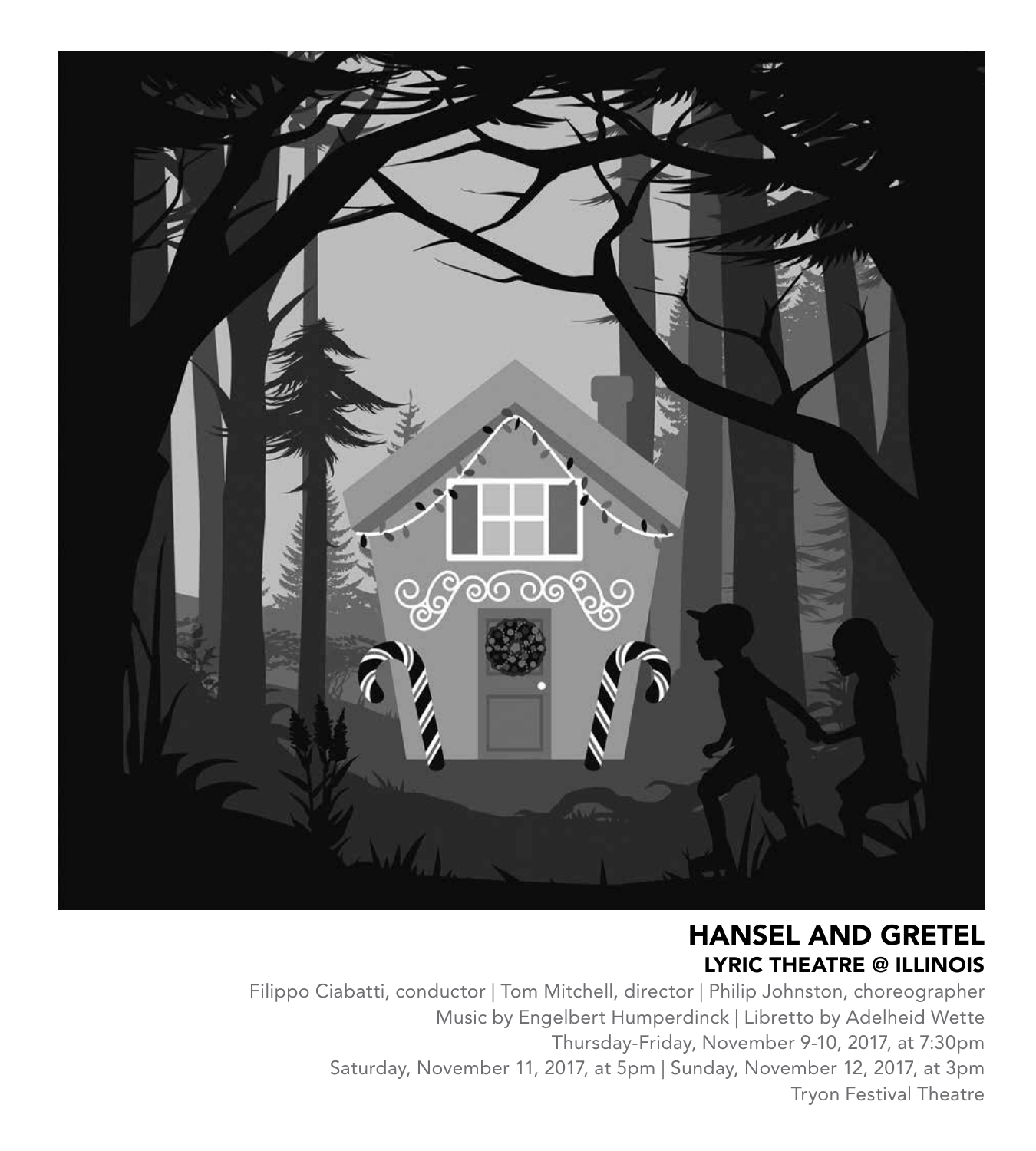### THANK YOU TO OUR SPONSOR

This season of Lyric Theatre @ Illinois has been sponsored by a generous donation from

### THE ESTATE OF PHYLLIS CLINE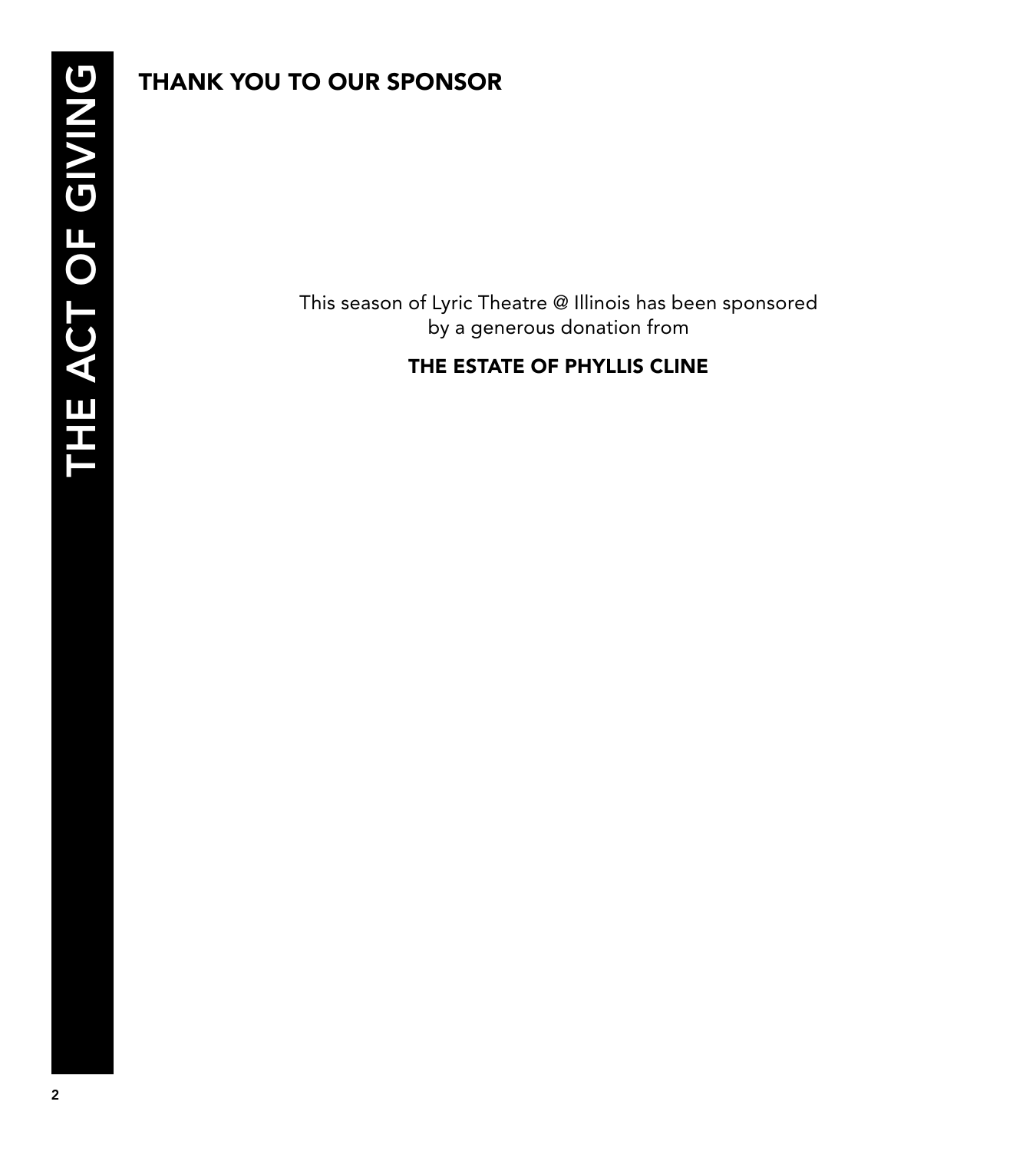# WELCOME



We are delighted to welcome you to the 2017-18 Lyric Theatre @ Illinois season! We are showcasing a wide range of sung theatre this year, from classical masterpieces to children's stories to edgy off-Broadway titles to absurdist political satire.

September brought us *[title of show]*, a coproduction with Allerton Park, Jeff Bowen and Hunter Bell's hilarious and moving exploration of the lives of young creative minds in today's New York City. In November, *Hansel and Gretel* by the Brothers Grimm, with a breathtakingly beautiful score by Engelbert Humperdinck. Gingerbread houses, dew fairies, witches, and angels will usher in the holidays for every age.

In December, we explore Russia and the Revolution of 1917 with Tschaikovsky, Borodin, and Prokofiev scenes surrounding the workshop of *Black Square*, a new opera by a creative team that has recently been at the center of artistic and political events at the Bolshoi Theatre in Moscow.

February brings Mozart's *Don Giovanni* to the Tryon Festival Theatre, directed and sung by Nathan Gunn in his directorial debut!

March, two workshops of new operas, written by women for women, in cooperation with American Opera Projects and the Prototype Festival. And finally, *She Loves Me*, Harnick and Bock's charming musical about a pair of perfume shop clerks—is the tension between them secretly love?

Now in our fourth year, Lyric Theatre continues to grow rapidly. At clinics and masterclasses around North America, Europe, and Asia we are being recognized as leaders in the 21st century development of performers, pedagogy, production, and new works. We're excited to share our community here at Krannert Center for the Performing Arts with the world.

### Yours,

Julie and Nathan Gunn DIRECTORS, LYRIC THEATRE @ ILLINOIS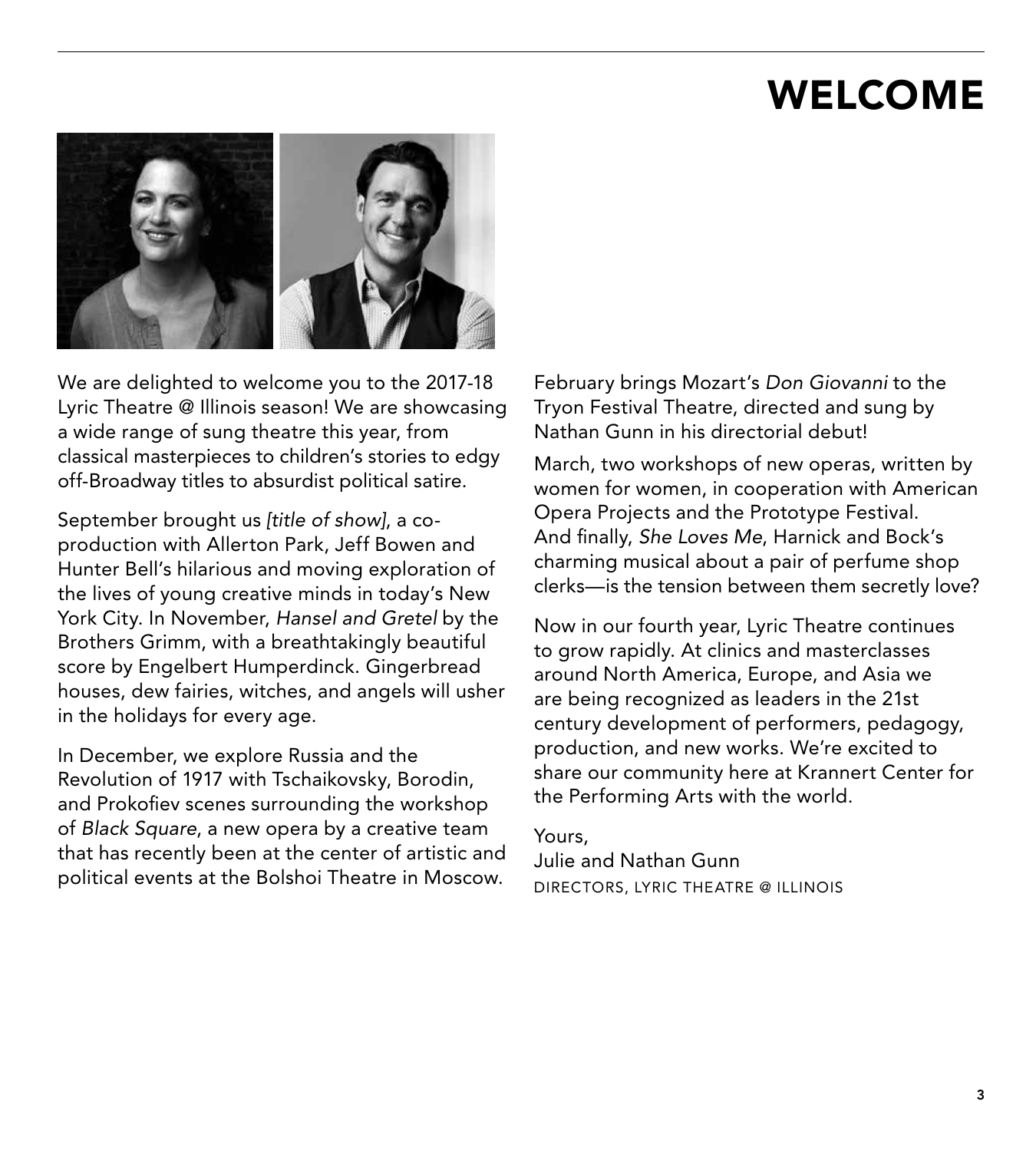# PROGRAM

### HANSEL AND GRETEL LYRIC THEATRE @ ILLINOIS

Filippo Ciabatti, conductor Tom Mitchell, director Philip Johnston, choreographer A Fairy Opera In Three Acts by Adelheid Wette Music composed by Engelbert Humperdinck English translation by David Pountney

Thursday-Friday, November 9-10, 2017, at 7:30pm Saturday, November 11, 2017, at 5pm Sunday, November 12, 2017, at 3pm Tyron Festival Theatre

### ACT I

### ACT II

*20-minute intermission*

### ACT III

*This production includes smoke and smog effects.*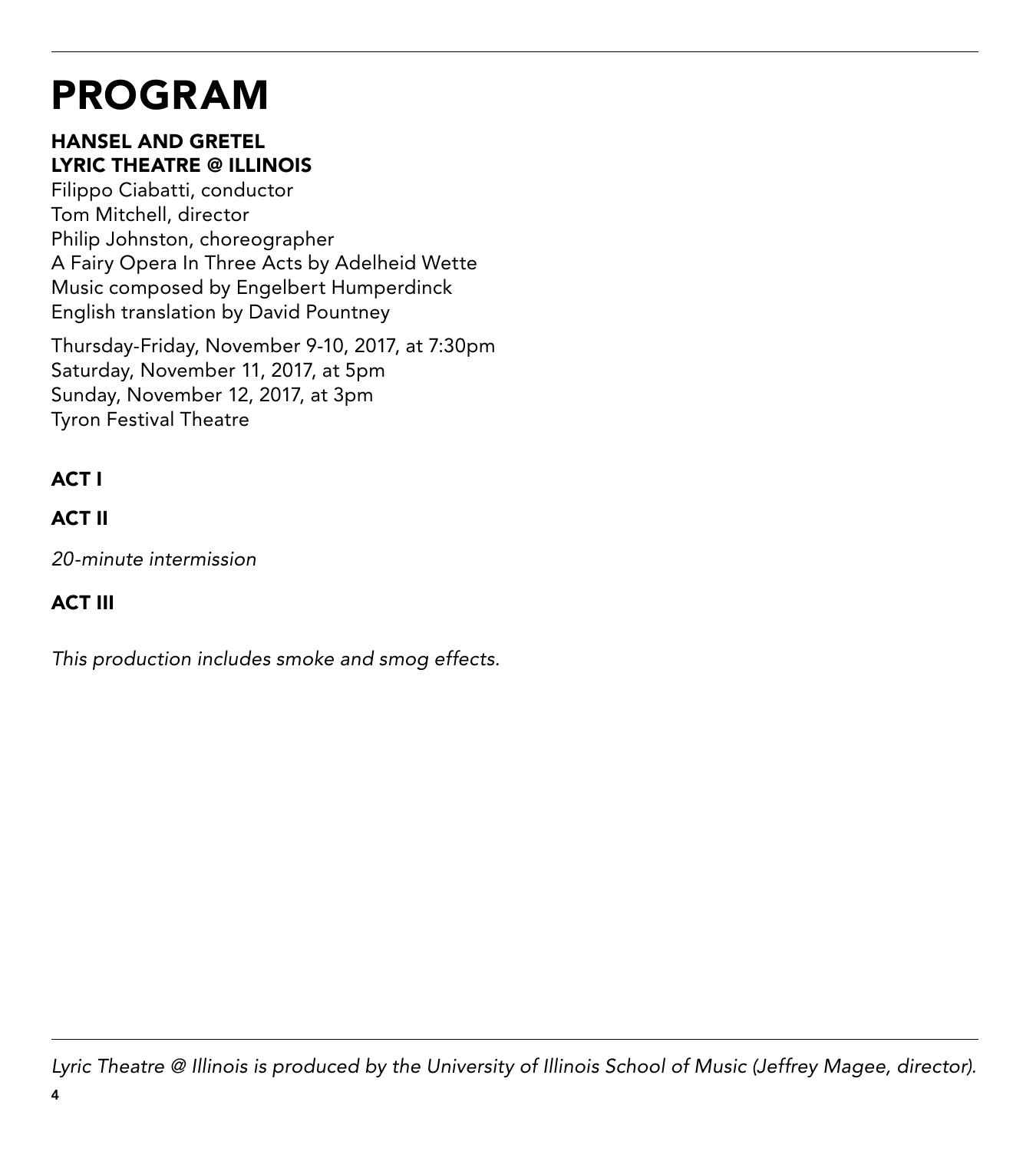# HANSEL AND GRETEL

**CONDUCTOR** Filippo Ciabatti

DIRECTOR Tom Mitchell

MUSICAL ADMINISTRATOR/ASSISTANT **CONDUCTOR** Michael Tilley

CHORUS MASTER Andrea Solya Fernando Malvar-Ruiz

CHOREOGRAPHER Philip Johnston

SCENIC DESIGNER Wenshu Cai

COSTUME DESIGNER Sharné Van Ryneveld

LIGHTING DESIGNER David Krupla

ASSOCIATE LIGHTING DESIGNER Naomie Winch

MEDIA DESIGNER Anja Hose

SOUND DESIGNER Lorna Chavez

PROPERTIES MASTER Kristen Nuhn

HAIR/MAKEUP MASTER Samantha C. Jones

MUSICAL PREPARATION Jaime Cohen Alphonsus Kiu Alex Munger

STAGE MANAGER Chenglin Xin

TECHNICAL DIRECTOR Adina Lee Weinig

OPERA TECHNICAL DIRECTOR Dylan Kind

DRAMATURG/SUPERTITLES Susan Bywaters

ASSISTANT TO THE DIRECTOR/SUPERTITLES Madelyn Gunn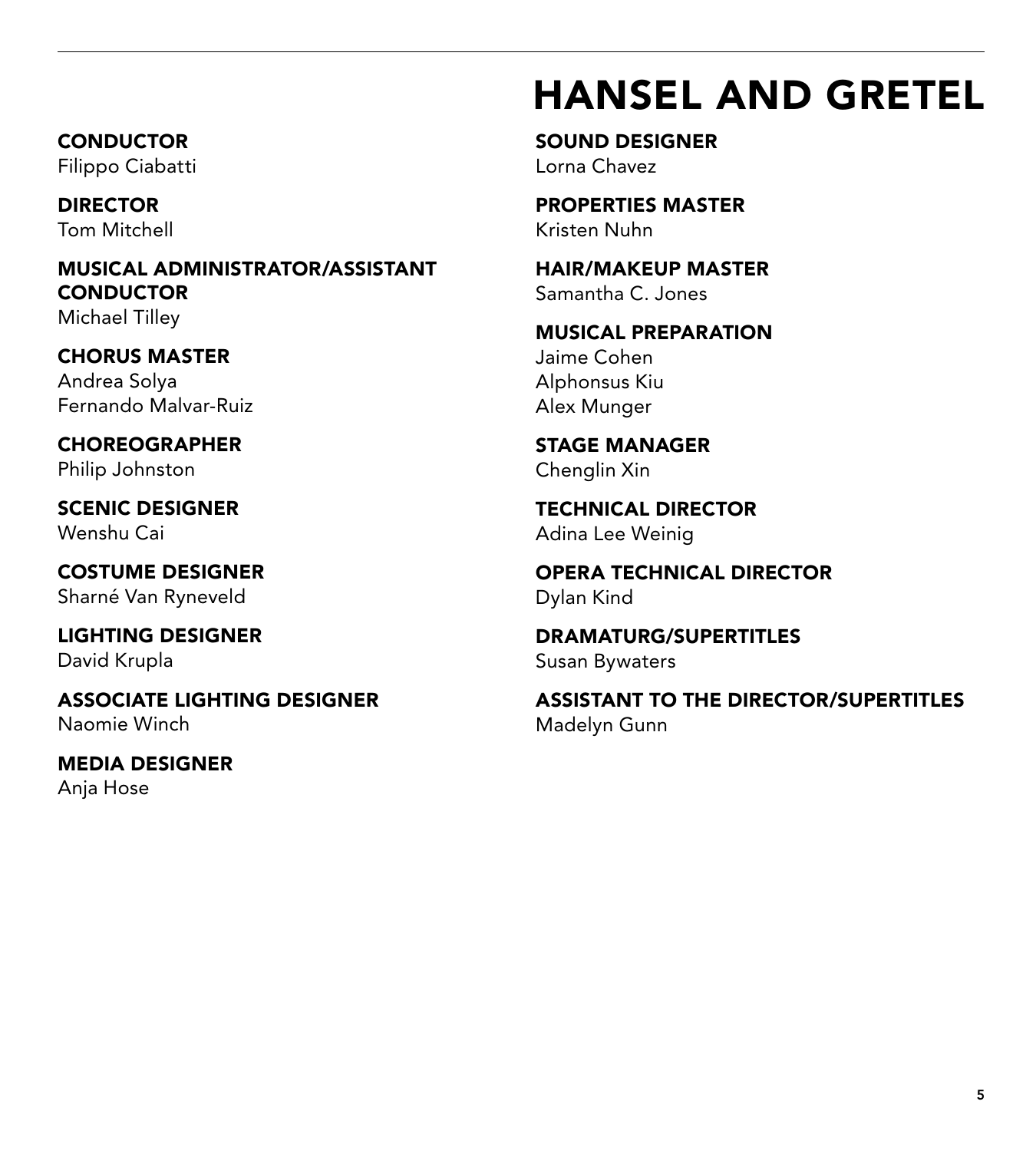# CAST

**HANSEL** Olivia Gronenthal† Cassandra Petrie\*

GRETEL Molly Abrams† Aimee Stuart-Flunker\*

**MOTHER** ShayLyssa Breon Alexander† Paige Luttrell\*

FATHER Timothy K. Bostwick

DEW FAIRY Laura Schachner

SANDMAN Anna Burton\* Landon Westerfield†

THE WITCH James Hevel† Alexis Korbe\*

GINGERBREAD CAPTAIN Caitlin Hennessy Loucine Topouzian

ANGEL Danielle Mastricola

### GINGERBREAD CHILDREN

Tammy Asire Julianna Balogh Sophia Bengston Katie Fromm Sarah Perdekamp Lukas Grosse Perdekamp Emily Hancock Anna Kinderman Maria Kinderman Jenna Lee Roma Mehta Dan Rosu Cristabel Thomas Grace VanRaden

†November 9, 11 \*November 10, 12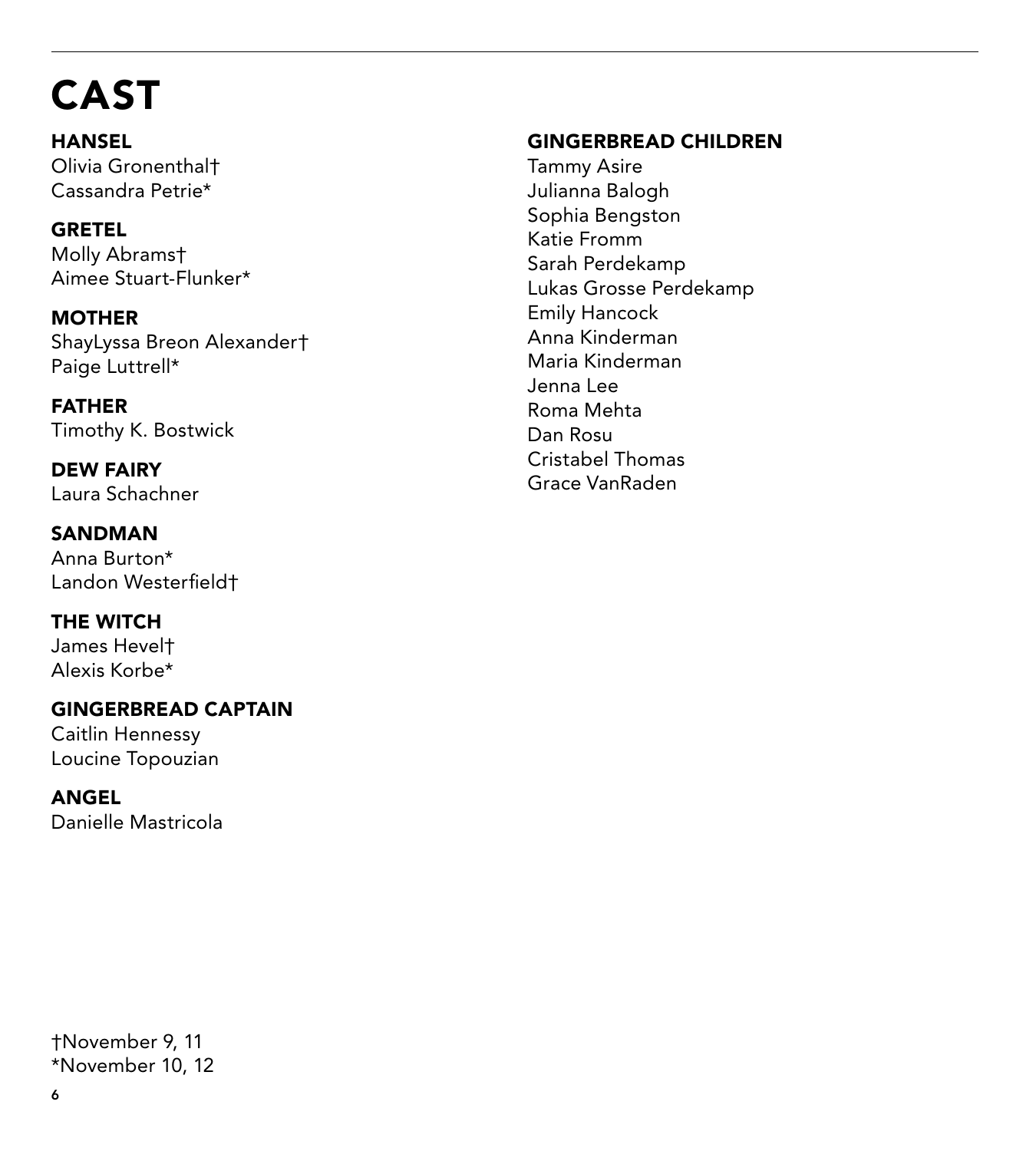# **ORCHESTRA**

### VIOLIN

Alexa Bucio Ariel Cheng Michael Furgala Leah Haynes\* Janice Lee† Noah Larson Nora Majcloubeh Isaac Sergio Parra Jeff Rollins Julie Saxton Faith Tsou Maya Williams

### VIOLA

Julius Adams\* Annika Downey Andreas Ruiz-Gehrt Jennifer Steele

### CELLO

Seungwon Chung Malcolm Dyer Holly Garrett\* Valerie Lee

### **BASS**

Kolten Heeren\* Joseph Jaeger Kevin Snyder

### FLUTE AND PICCOLO

Sorcha Barr JooYon Chung Matthew Reeder

#### OBOE

Aaron Wilbert Taylor Vulgamore CLARINET Dasom Nam

Colby Spengler BASS CLARINET

Alex Bravo

#### BASSOON Alex Brake Garrett Jones

FRENCH HORN Katie Glassman

Kayla McComb Jonathen Morawski Clark Stevens

#### TRUMPET Brian Galli

Nicole Gillotti

TROMBONE (ADDED) Kevan Feyzi Matt Granger Nick Wurl

#### TUBA (ADDED) Nick Albanese

TIMPANI Kirstyn Norris

#### **PERCUSSION** Joshua Stocking Benjamin Van Arsdale

†Concertmaster \*Section Principal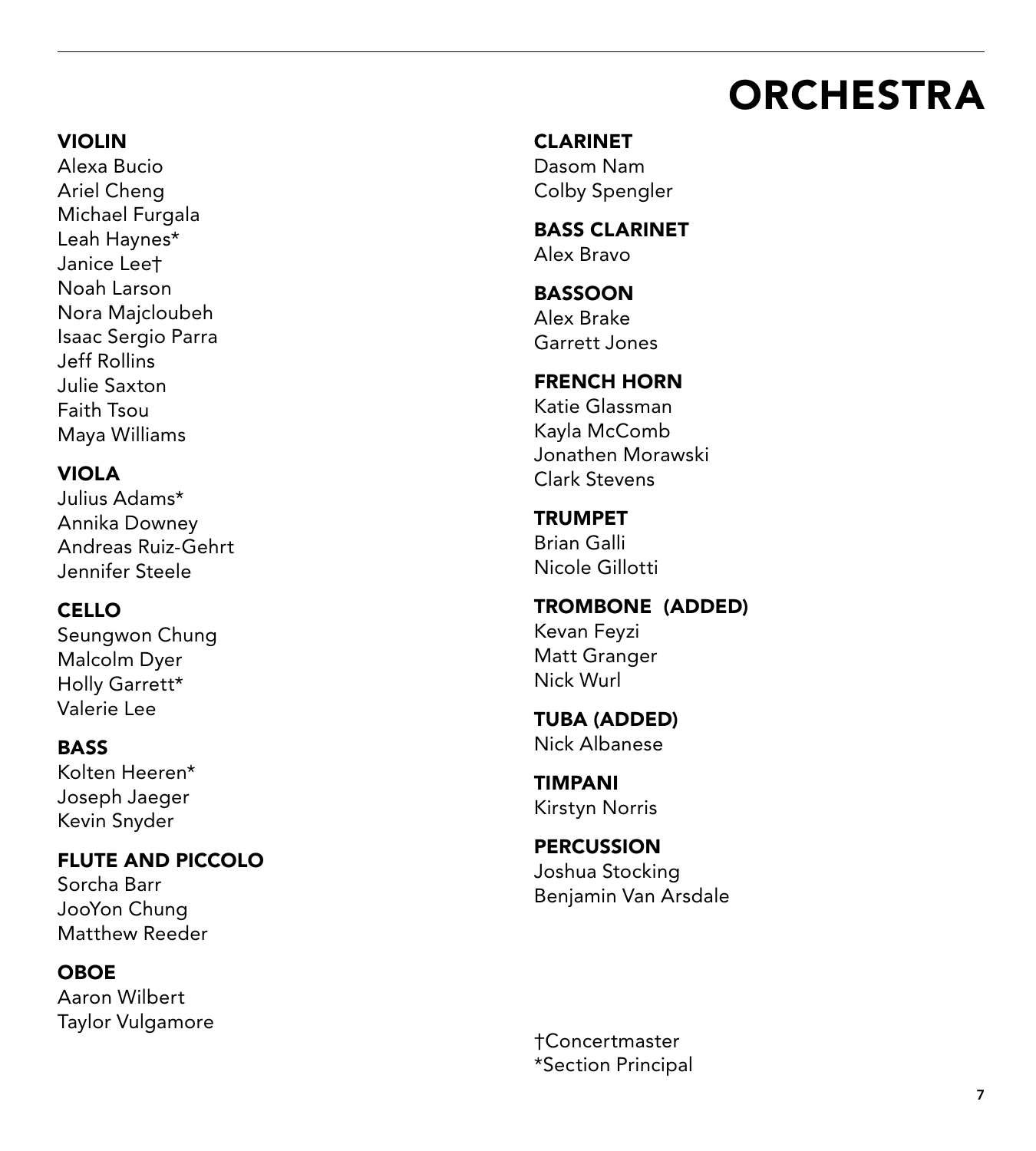# SYNOPSIS

### ACT I

Gretel and her brother Hansel try to stave off both their hunger and their chores by trading nursery rhymes. Gretel tries to appease Hansel by revealing a secret—a neighbor has taken pity on the starving family with the gift of a quantity of milk. An abortive attempt at cleaning up is quickly interrupted by an impromptu dance lesson. The children work themselves into a frenzy, only to be interrupted by the arrival of Gertrud, their mother, who is not happy at all to find the children hard at play instead of work, and lets them have it. In her rage, she breaks the milk jug and spills its precious bounty. Exasperated, she orders the children to the forest to pick berries for dinner. She reveals the fear of their hopeless situation after they leave and slumps to the table, exhausted.

Her husband, Peter, returns from his day selling brooms in the city, full of himself and copious schnapps. He tells Gertrud, in a very roundabout fashion, about their good fortune, but she doesn't believe his tale until he produces the goods. He asks after the children, and she tells him about the milk jug and about her sending them to the forest. He reacts with terror, and tells her the legends of the witches who inhabit the wood, devouring lost children. The horrified couple dash off in pursuit of the children.

### ACT II

The famous *Hexenritt*, or Witches' Ride, serves as a transition from the previous scenes in the house to the magical power of the German forest. The children are at their old games, playing with the mushrooms and the cuckoos. They have picked some berries, but end up eating the better part of them. Somewhat frantic and fearful of Mother's wrath, they wait until darkness has come and

head for home, only to find that they have lost their way. At night, the forest becomes dark and full of terror, but their ordeal is relieved when a magical creature, the Sandman, spreads his sleep dust in their eyes. They invoke the protection of the 14 Holy Helpers, who appear to guard their mossy bed. A heavenly pantomime musically announces the appearance of the angelic visitors.

### ACT III

Dawn has come. Another magical creature, the Dew Fairy, comes to perform her daily anointing, and calls the children from slumber. Gretel awakens first and rejoices in the majesty of the morning, singing along with the birds. Hansel soon awakens and joins in the frolic. Before long, they have found themselves in another part of the forest where a magical house appears, seemingly made entirely of candy. Hansel gets the courage to break off a piece, but before he can eat, a voice calls from somewhere. The pair try to convince themselves that it is just the wind, and just when they have, a woman bursts on to the scene. Though grandmotherly in appearance, the children sense that something is not right with her. When she is unable to entice them into her trap, she resorts to her magical powers, exulting in her return to her true form.

Hansel is paralyzed and Gretel made to do her bidding. The witch tries to fatten Hansel up and to get Gretel to prepare the oven. Gretel plays dumb and frees Hansel when the Witch is not looking, then tricks the Witch into showing her how to open the oven—when both children slam the door behind her. They dance a victory waltz at their cunning plan.

Now, they notice that the gingerbread children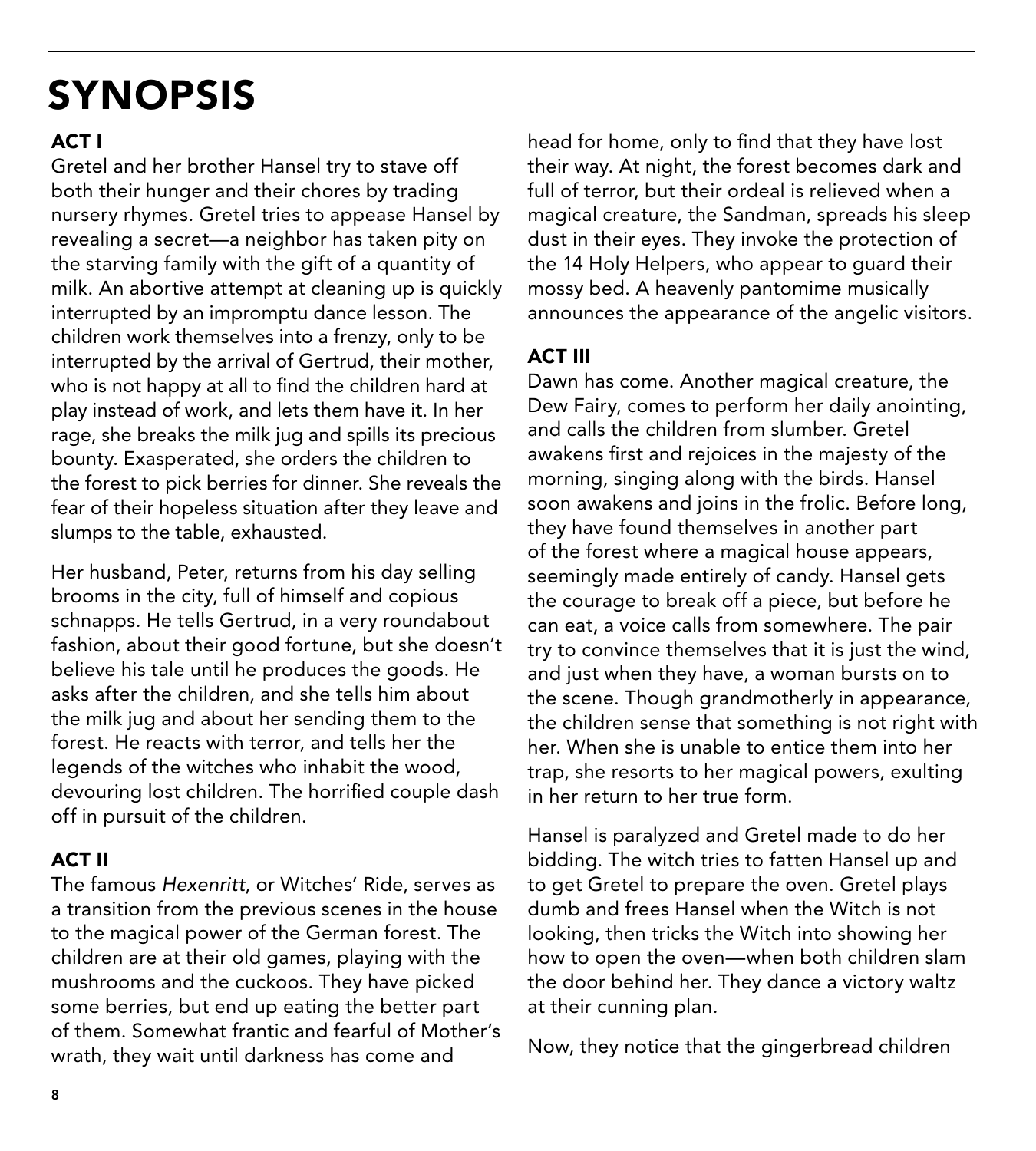around the house are actual humans, frozen blind in the Witch's spell. By their touch, the children are restored to life. The youth exultantly dance in celebration.

Father and Mother wander onto the scene, still looking for the children, and are overjoyed to find them free and cavorting with a cohort of new friends. All sing a song of praise and thanks.

—Michael Tilley, musical administrator and assistant conductor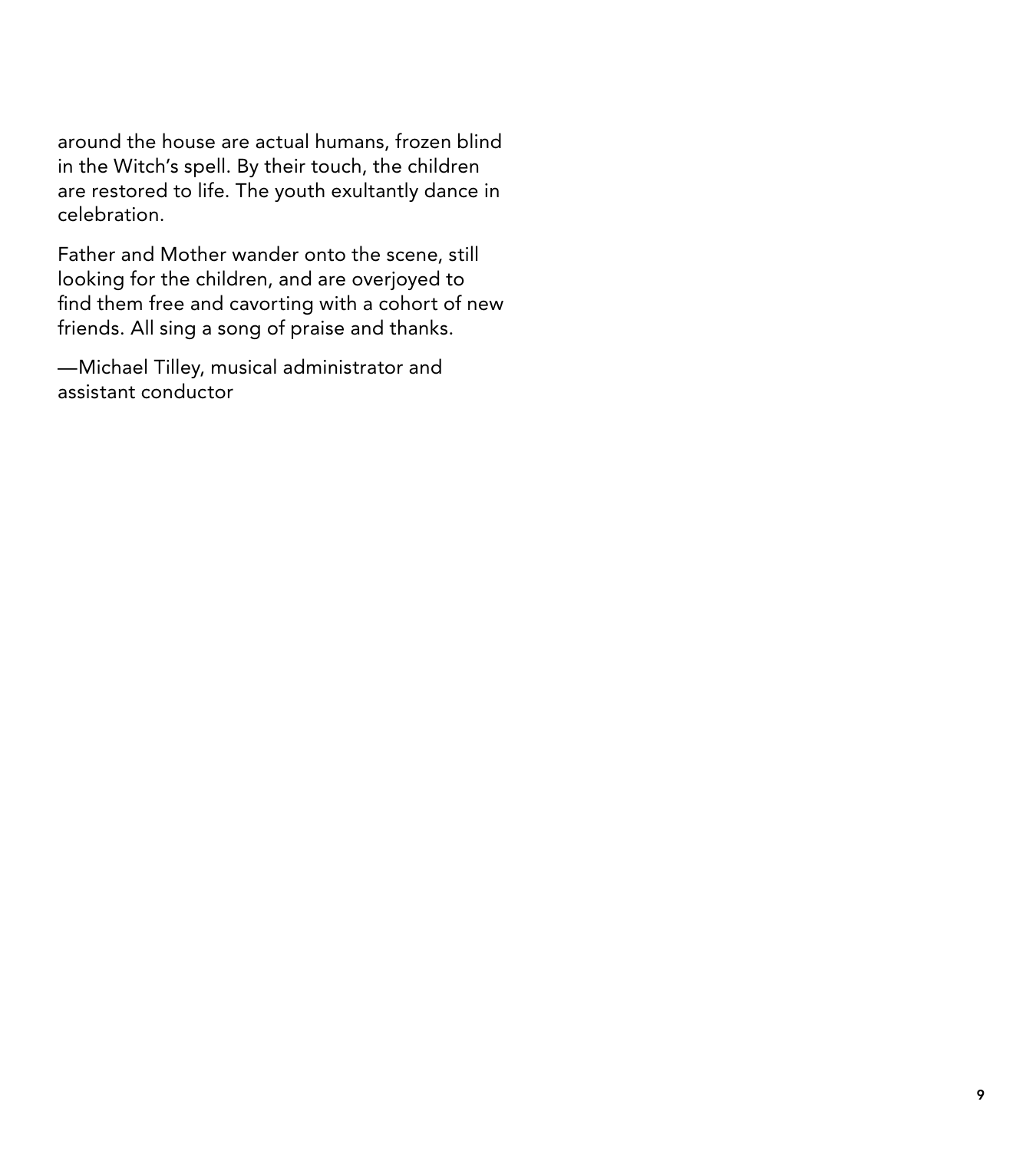# PROGRAM NOTES

*Dem Deutschen Volke*. To the German People. Forged from captured Napoleonic cannons, these iron words still blaze from the pediment of the Reichstag in Berlin. Yet although the building was dedicated in 1894, one year after the premiere of Engelbert Humperdinck's *Hänsel und Gretel*, the architect's designed inscription would not be added until Germany was already ensnared in a war to end all wars.

Kaiser Wilhelm II had opposed the dedication to the *Volk*, fearful of the power of democracy it threatened to unleash. He suggested alternatives like "*Reich*," or "Unity," but it was only when the First World War began to steadily erode his popular support that he informed his ministers that he would do nothing to oppose the inscription. And so, at last, the building was officially dedicated to the German *Volk*—the people. Some years later, the people would even get their own car, or Volkswagen. But is "people" the most accurate translation for the term *Volk*? And what does any of this have to do with Engelbert Humperdinck and Adelheid Wette's *Märchenspiel*, or fairy-tale play, *Hänsel und Gretel*?

Long before his dactylic name lent its magic to the career of an obscure Leicester nightclub singer named Gerry Dorsey, the real Engelbert Humperdinck won the first Mendelssohn Award for composition in 1879, which paid for his travel to Italy where he was introduced to Richard Wagner. Wagner invited him back to Bayreuth to assist in the preparation of *Parsifal*, where he copied out the score by hand and trained the children's chorus. He also completed the musical education of the composer's son, Siegfried. It is this close association with the master's craft

that has led some to call Humperdinck's operas "Wagner without the baggage."

The perennial success of *Hänsel und Gretel* began from the humblest of beginnings. The composer's sister, Adelheid Wette, had arranged four excerpts from the Grimm Brothers' tale to be performed by her children at her home. She asked Engelbert to set them to music. In a winking allusion to his association with *Parsifal,* Wagner'*s Bühnenweihfestspiel* (Stage-Consecrating Festival Play), the work was called a *Kinderstuben-Weihfestspiel* (Nursery-Consecrating Festival Drama).

Adelheid had turned for source material to the most popular book in Germany after the Bible (which was, by then, already in its seventh edition): Wilhelm and Jacob Grimm's *Kinder und Haus-Märchen* (*Children's and Household Tales*). The Grimms might be surprised to know that they are known today more for their folklore collection than the *German Dictionary* they founded or their philological study of shifting phonemes in the German language. Then again, perhaps they might not. Even their very status as storytellers arises from a stroke of pure luck, or the disorganization of a Romantic poet.

The very concept of *Volk* is, historically speaking, rather new. The modernization and utopian promises of the Enlightenment, with their attendant concentration of life in city centers, brought in their wake a feeling of individual alienation. Eighteenth-century artists began to plumb depths deeper than rational consciousness. It is from these same sources that the Romantic Movement sought the primal unity of the German people, the *Volk*.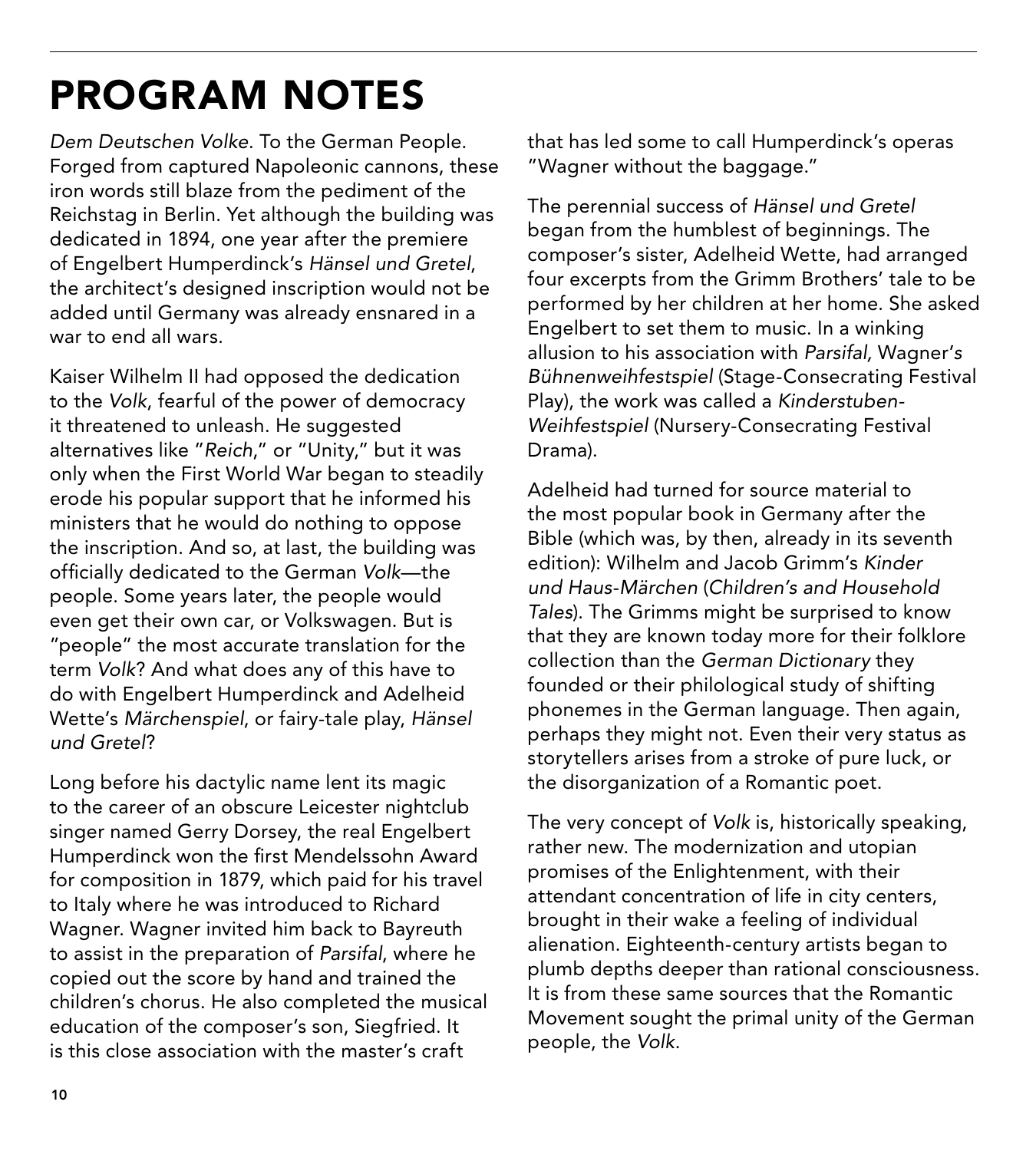As far as the concept can be traced, it originates with Johann Gottfried von Herder: philosopher, theologian, poet, and literary critic. Herder, whose ideas were profoundly influential on the young Goethe, was particularly interested in the way that language shaped community, naming it "the organ of thought." He created the word *Zeitgeist* to name the spirit of the times, and also *Volksgeist* for the spirit of the people. His use of the term *Volk* denotes a collective identity: "There is only one class in the state, the *Volk*, (not the rabble), and the king belongs to this class as well as the peasant." One of the chief means of promoting his ideas for the development of the national soul was his activity as a collector of folk songs.

In 1778, Herder published a collection of *Volk*  songs. Unlike his intellectual heirs, his concept of *Volk* was universal. There was only one human species; all difference was cultural. And so his collection includes Nordic, Native American, Shakespearean, and even his young contemporary Goethe's songs. The next generation to continue Herder's task included an idealistic pair of poets, Achin von Arnim and Clemens von Brentano.

While still students at the University of Heidelberg, the pair had conceived a folk song collection of their own, which would eventually be published in three volumes, *Des Knaben Wunderhorn: Alte deutsche Lieder* (*The Youth's Magic Horn: Old German Songs*). After the first volume was published, collaborators from across the German-speaking lands contributed *Volk* poetry and songs. Two of the most ardent researchers were a pair of brothers from Hesse, Jacob and Wilhelm Grimm. The brothers had been introduced to Brentano and Arnim by their law professor, Friedrich von Savigny, who was also an fervent nationalist.

Brentano wanted to widen the search beyond songs and asked the Grimms to collect a variety of German folk tales from storytellers around the country. They sent the poet 54 texts in 1810, which he promptly misplaced. Fortunately, the future librarians had made copies of their work. Arnim advised the brothers to publish their work—now grown to 86 tales—in 1812. It was not until 98 years had passed that Brentano's manuscript was found in 1910 in the Ölenberg monastery where he had lost it.

Although commonly known in English as the *Grimm Fairy Tales*, the stories were not intended for children. They were instead intended to bond the *Volk* together through common language and ritual, forging a new German civilization. This is why the brothers called the collection an educational manual, or *Erziehungsbuch*. The tales are by turns dark, morose, absurd, and tragic. In contrast to the practice of Brentano and Arnim, the Grimms refused to poetically alter or elevate their subject matter, in the belief that the spirit they sought could not be recreated by civilized poetry, but only through the oral tradition that formed the basis of their collection.

In fact, their practice was less pure than their principles. They fictionalized the bourgeois identities of their original storytellers, some of whom were French Huguenots familiar with Charles Perrault's 1697 *The Tales of Mother Goose*. Several of Perrault's tales, including "Cinderella," "Little Red Riding Hood," and "Bluebeard" also appear in the Grimms' *Tales*. So their claims to have uncovered the authentically German must be viewed somewhat generously. Yet the courage of their convictions must be noted, for the active co-creation of the German *Volk* during the French occupation was an act of "intellectual resistance."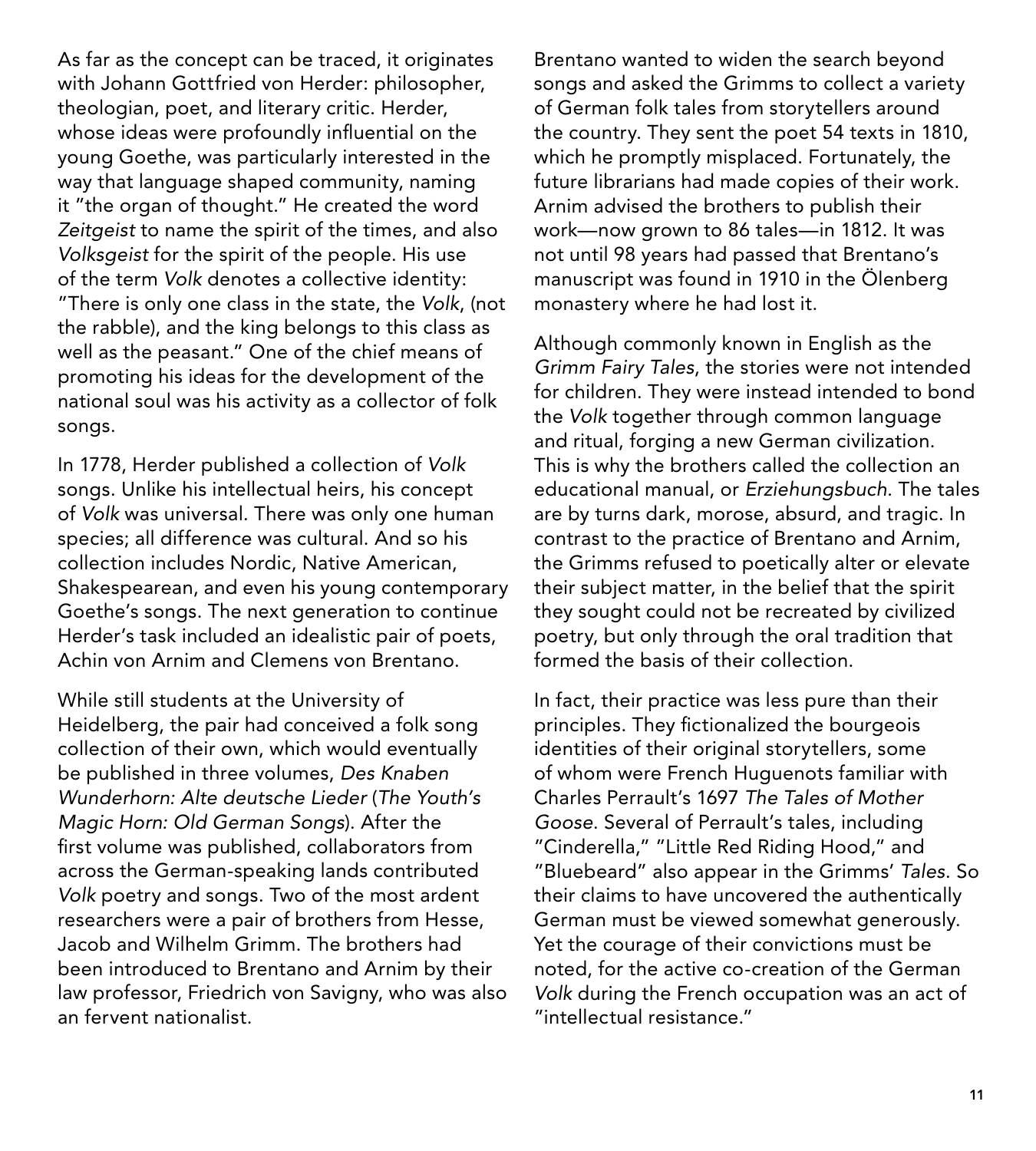As ardent nationalists, the Grimms also took part in the wave of revolution that swept Europe in 1848. Both were elected to the civil parliament, but their hopes for unification soon proved fruitless, and in the resurgence of the petty nobility they retreated to academic work, devoting their final decade to their *German Dictionary*. The final entry they completed was *frucht—*fruit.

Another young German who participated in the 1848 revolutions and, like many others, became an exile, was a young composer from Dresden, Richard Wagner. Wagner began his exile in Switzerland with an essay titled "The Artwork of the Future." He begins thus: "As Man stands to Nature, so stands Art to Man. Man, or more particularly the *Volk,* creates Art to fill that want. Those who feel no want are outsiders to the *Volk* and crave only pointless luxury—true Art thus comes only from the atavistic needs of the *Volk*. When luxury has been abolished by the *Volk* they will be able to join to create the Artwork of the Future." He argued that the revolution had failed because of the lack of proper artworks to guide its course. He sought to recreate the Greek dramas, taking for his model the dramas of Aeschylus. For the subject matter of his new total art work, or *Gesamtkunstwerk*, Wagner turned to the earliest German epic, the *Song of the Nibelung*, from mythologies of the German people by none other than Jacob and Wilhelm Grimm.

For the telling of his grand German myth, Wagner pushed the musical language of his time to new powers. He created novel techniques of musical storytelling, fresh combinations of instruments, and even his own instruments. Even while denouncing him, Nietzsche had to praise him as "the greatest theatrical genius the Germans ever had." After the world heard *Tristan und Isolde*, the *Ring* cycle, and *Parsifal*, opera could never be as it once was. It was at his specially designed

festival theatre in Bayreuth that Wagner initiated young Engelbert into the mysteries of his craft.

Andrew Porter notes with lucidity: "*Hansel and Gretel* is a Wagnerian music drama with nursery subject matter. When the milk jug is broken, the orchestral climax could accompany the shattering of Wotan's spear. The Witch's Ride is a Ride of the Valkyries, but with broomsticks for mounts, instead of magic horses. The shining Dream Pantomime owes something to *Lohengrin*, and perhaps more to *Parsifal*." After the opera's premiere, the critic Eduard Hanslick, who had waged a decades-long war with Wagner's ideas about music, nonetheless praised both its music— "Richard Wagner to the core"—and its themes.

At the close of the 19th century, Italian *verismo* dominated the European stage, with a pair of lurid portraits of regular life in the soap opera mold. *Cavalleria Rusticana* and *Pagliacci* depicted adultery, murder, and bare emotion as audiences had never seen before. Hanslick wrote of *Hänsel und Gretel: "*To the brutal miniatures, already becoming tiresome, the strongest possible contrast is—a children's fairy tale. On the one side we have criminals, suicides, betrayed lovers and couples; on the other, a little brother and sister whose only pain is hunger and whose greatest pleasure is a candy bar—no passion, no love story, no love intrigue. It is another world and a better one."

Adelheid Wette had a hand in reducing the brutality of the story. The Grimms' version, related to Wilhelm by his eventual wife Dorothea Wild, begins "Times were hard. Work was scarce and food prices were high." The tale depicts a starving household in a time of famine. The mother (like many of the Grimm villains, eventually made a stepmother!) convinces the father that their only choice is to abandon the children in the forest. Wette softens this cruelty, depicting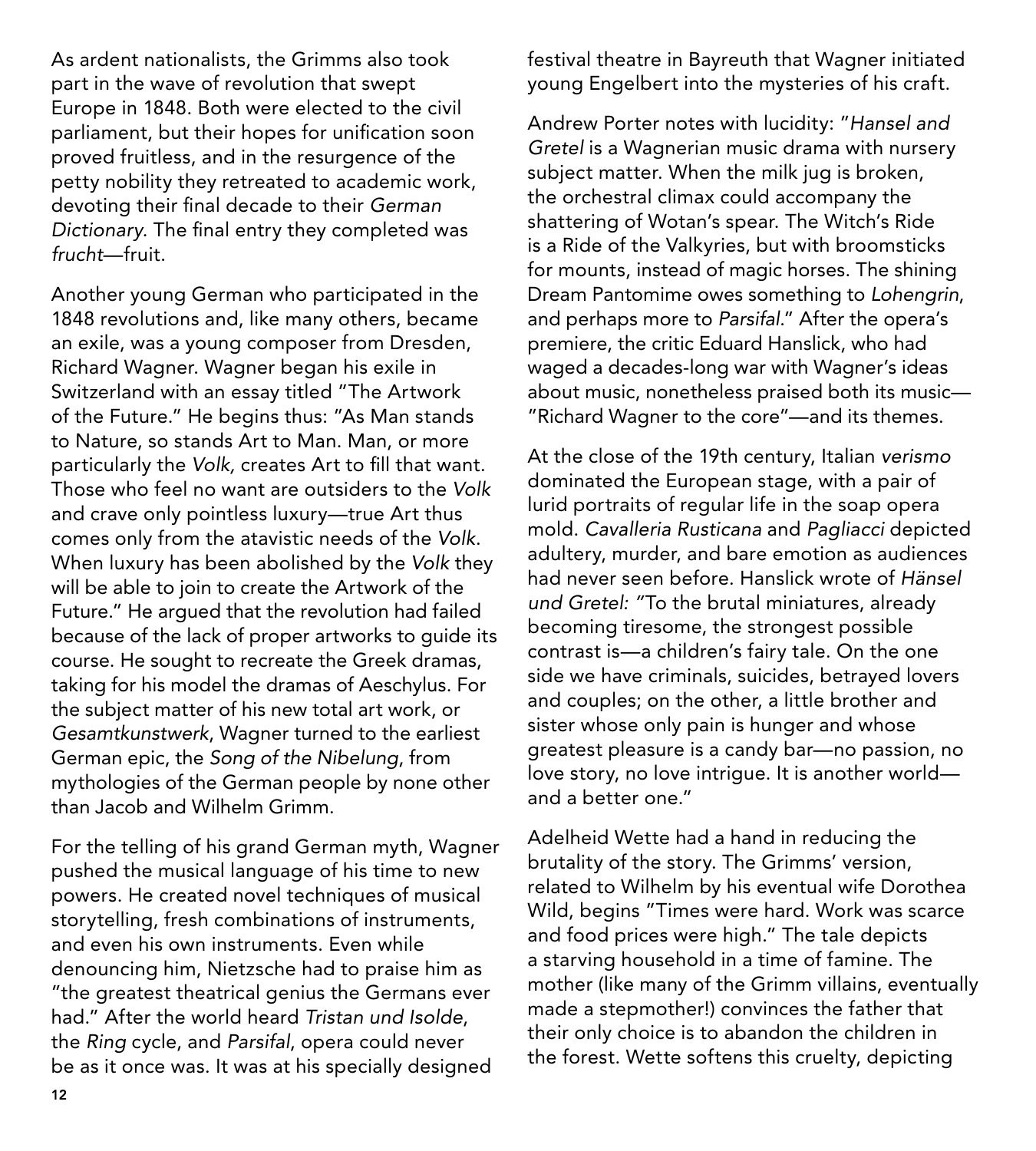a mother driven to desperation by poverty, who sends her children in search of berries in the forest. Humperdinck enriched the *Volk* character by weaving several authentic folk tunes into the musical fabric of the story. His transformation of these elements through Wagner's practice of leitmotiv development is masterful. The opening song, which forms the basis of the first act, is an old cradle song which Martin Luther had borrowed for one of his Christmas chorales, "Susannine." The old merchant's cry of an ascending fourth, "Buy broomsticks!" is transformed by the father into the menacing motive of the Witch's Ride.

The siblings' collaboration achieved success beyond their wildest dreams. Within a year of the premiere, led by Richard Strauss, the opera had been mounted over 50 times in Germany. Within two years it had swept Europe all the way to America. Gustav Mahler, an enthusiastic proponent, led the Hamburg premiere. Brahms and Wolf attended the Vienna premiere, staged by Cosima Wagner. It was the first opera to be broadcast live by both the Royal Opera House and the Metropolitan Opera, as well as the first opera to be broadcast on television.

Although the Grimms sought in the tales of the *Volk* a purely German essence, the ubiquitous enthusiasm of audiences for this work of musical and dramatic magic perhaps indicates that they touched a strain more universal. Lyric Theatre @ Illinois is happy to present the work in the English translation made famous by the Metropolitan Opera, lovingly rendered by David Pountney, director of the Welsh National Opera. So please sit back, make room for your inner child, and enjoy *Hansel and Gretel* !

—Michael Tilley, musical administrator and assistant conductor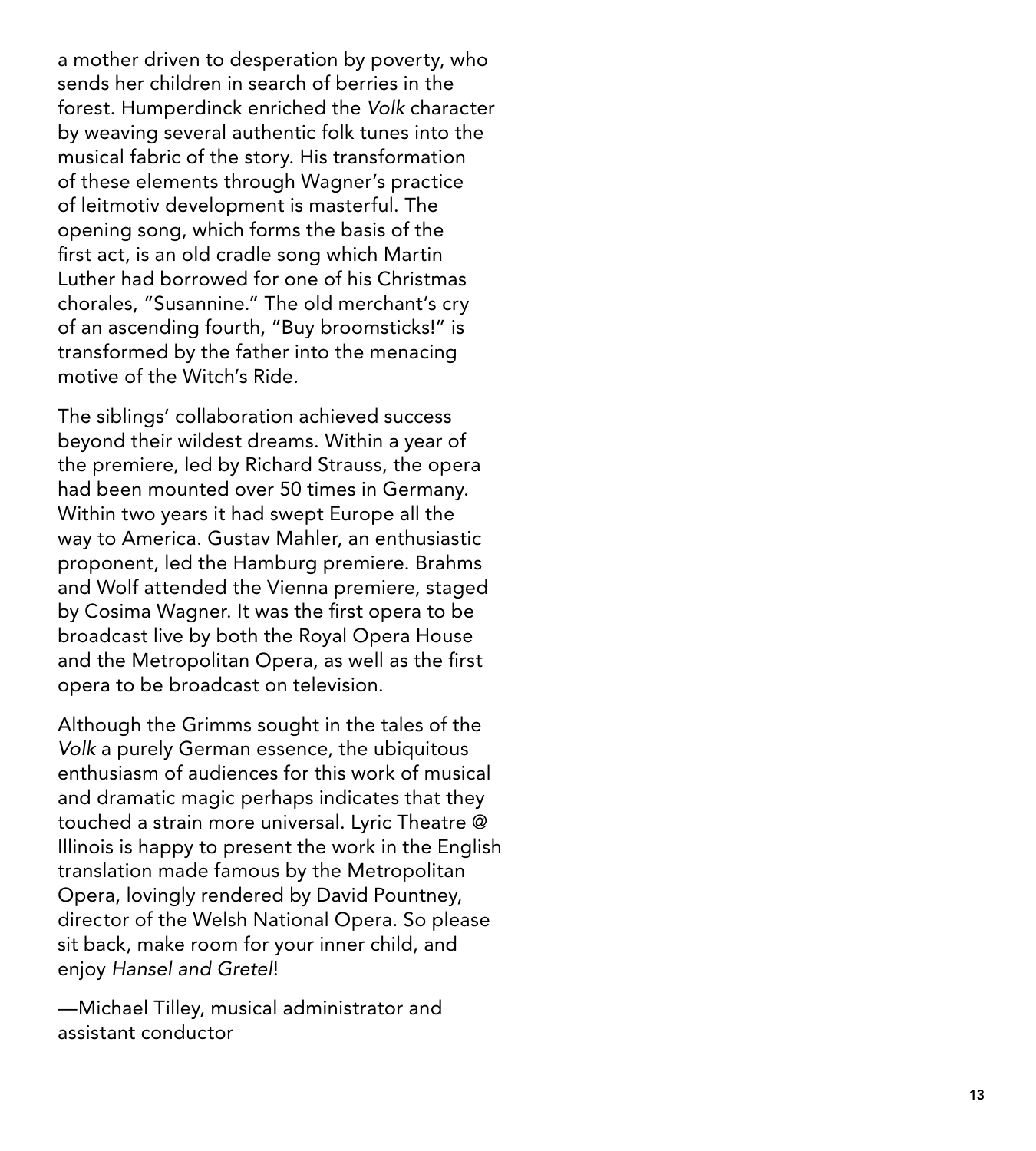# DIRECTOR'S NOTE

The story of *Hansel and Gretel* was published by the Brothers Grimm in 1812, though its source was centuries earlier. Engelbert Humperdinck was prodded to take up the story by his sister, Adelheid Wette. The resulting opera premiered in 1893. This Lyric Theatre @ Illinois production approaches the opera by setting it in the early years of the 20th century as cities were growing larger, industries were demanding more of workers, and parents became alienated from children.

As in the original story by Grimm, young Hansel and Gretel are left to their own devices by parents who are absent from the home. Their mother is preoccupied with managing the household on scant means and has no tolerance for their games. She recklessly throws them out of the house. Their father, a drunken laborer, seems irresponsible and hot-tempered. The children must fend for themselves.

The woods that their parents fear as "haunted," the children see as a playground. There they gather berries, play games, and call to the birds. When night falls, the forest takes on a frightening atmosphere, yet their imaginations conjure a Sandman, Angels, and a Dew Fairy to get them through the night.

In the light of the next day, they discover an idealized grandmother who offers them cookies, candies, and comfort—all that a child could want. The sentimentalized ideal hides a sinister truth. Another parental role model turns on the children. The resourceful Hansel and Gretel take charge and vanquish the witch, freeing fellow children who had been fiendishly threatened. The opera ends with singing and dancing in the woods.

This production took some of its influence from the German *Wandervogel* movement that developed at the same time Humperdinck's opera was introduced. The *Wandervogel* encouraged youth to experience freedom, adventure, the natural world, and their folk culture. It became a forerunner of Boy and Girl Scouts (and also became perverted into the Hitler Youth). This production also draws on various illustrational styles of storytelling including contemporary comics. The story of *Hansel and Gretel* has appealed to children for well over a century, so it seemed natural to use the graphic novels of today that communicate to young readers. Comics today blend drama and fantasy in a similar way to that of the brothers Grimm in 1812, and Humperdinck and his sister in 1893. We hope that you will experience the thrill of freedom and discovery with the child-heroes Hansel and Gretel in this romantic masterwork.

—Tom Mitchell, director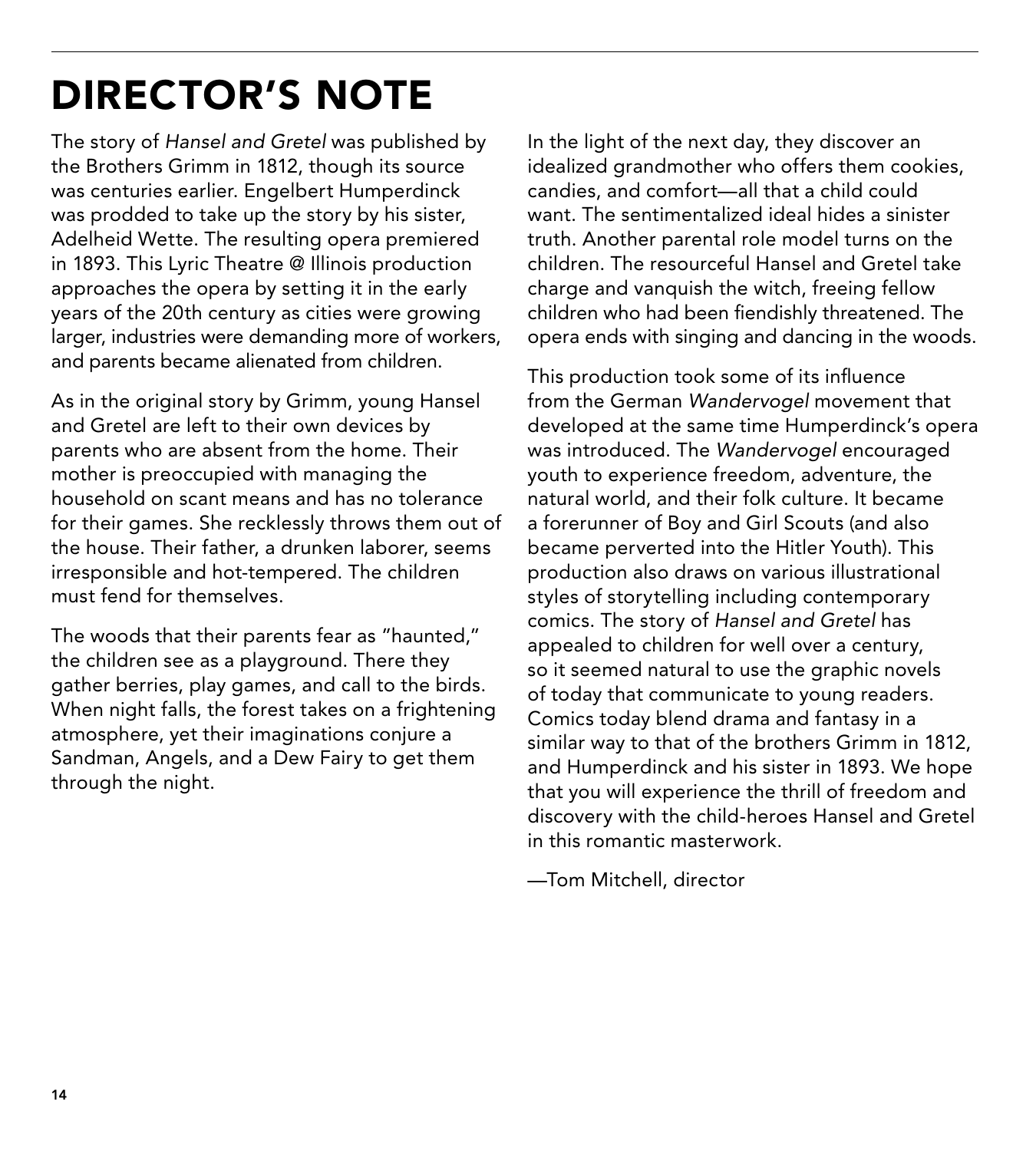# CENTRAL ILLINOIS CHILDREN'S CHORUS

Enriching the lives of children since 1978, Central Illinois Children's Chorus (CICC) provides choral music instruction and performance opportunities for singers in kindergarten through twelfth grade. The Chorus includes four choir levels and draws members from communities within a 30-mile radius of Champaign-Urbana. CICC singers present annual winter and spring concerts, perform with area orchestras and the University of Illinois School of Music, and participate in community, corporate, and private events. Performance highlights include Bach's *St. Matthew Passion*, Bernstein's *Mass*, Bizet's *Carmen*, Britten's *War Requiem* and *Noye's Fludde*, Haydn's *Magnificat*, both Humperdinck's and Bruce's *Hansel and Gretel*, Krasa's children's opera *Brundibar*, Puccini's *La bohe'me*, and Webber's *Joseph and the Amazing Technicolor Dreamcoat*. In its 40th season, CICC continues to nurture children's love of music and to promote excellence in choral singing. The Chorus accepts new singers twice a year: May through September and also in early January. Please visit www. CICCsings.org for further information. CICC is partially supported by a grant from the Illinois Arts Council, a state agency.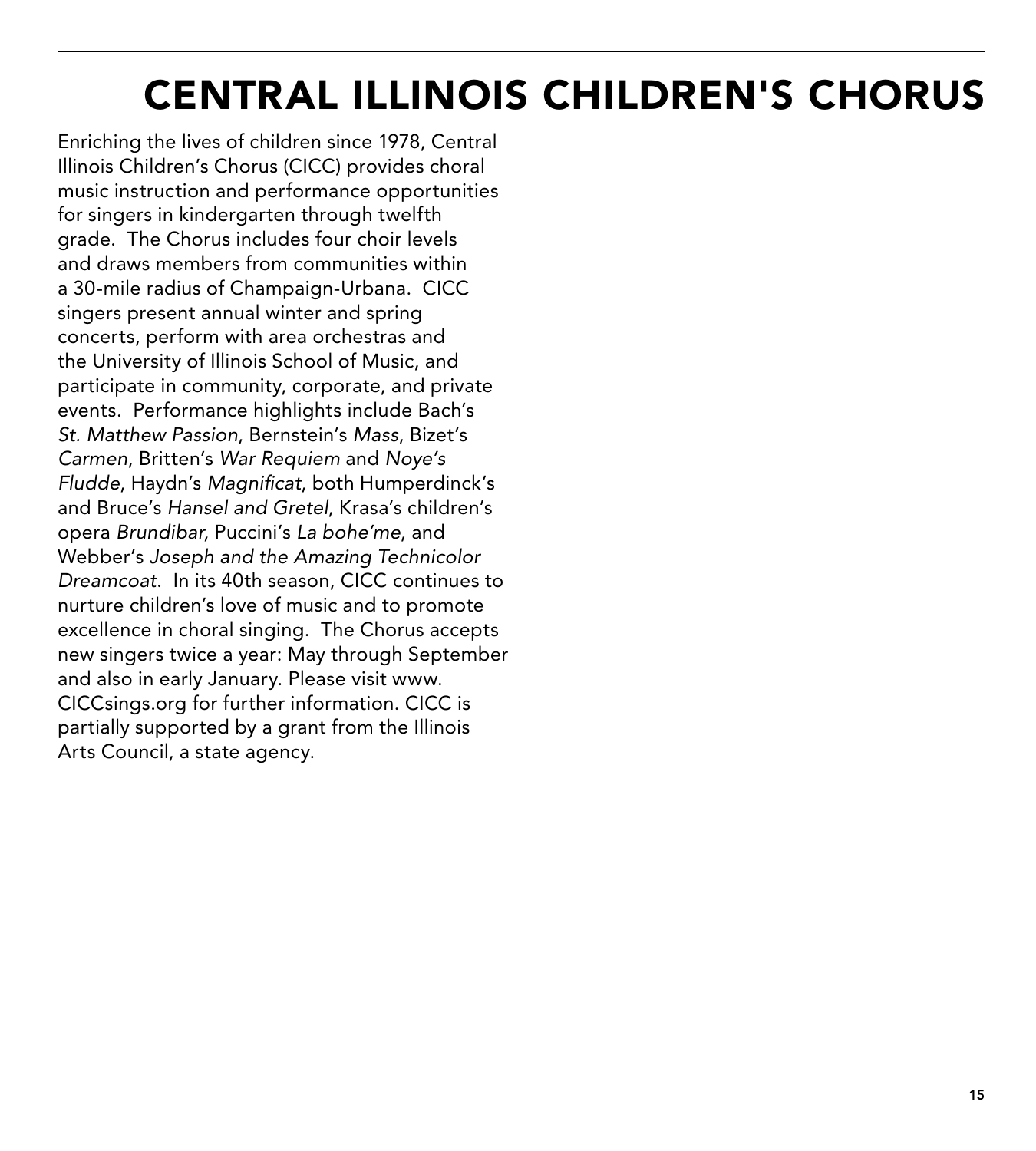# PROFILES



Molly Abrams (Gretel), originally from Maine, holds a BM in both music education and vocal performance from the University of Maine. She is currently a Master of Music student in vocal performance and literature at the University of Illinois studying with

Professor Yvonne Redman. Molly sang many roles within the University of Maine's Opera Workshop including Zerlina (*Don Giovanni*), Despina (*Così fan tutte*), Sophie (*Der Rosenkavalier*) and *Mařenka* (The Bartered Bride). She was a member of The Gilbert and Sullivan Society of Maine and starred in its productions of *The Yeoman of the Guard* (Elsie) and *Patience* (Patience). Outside of opera and operetta, she has been a member of many choirs, most recently the prestigious Indianapolis Symphonic Choir.



#### ShayLyssa Breon Alexander

(Mother) is a native of Dayton, Ohio. She received her bachelor's degree in vocal performance from Bowling Green State University. She is currently pursuing a master's degree in vocal performance and literature at the University

of Illinois. Her previous performance credits include the role of Mother Jeanne from Francis Poulenc's *Dialogues of the Carmelites*, as well as Rosine from Thomas Pasatieri's *Signor Deluso*. She was a recipient of the Cathy McCambridge Memorial Scholarship. ShayLyssa was also a winner of the 2016 Dr. Marjorie Conrad Art Song Competition. Most recently, ShayLyssa was cast as Santuzza in *Cavalleria rusticana* for the

production *Viva Verdi!* at the University of Illinois. She also recently played the role of Prophetess Two in the world premiere of the mini-opera *A Psalm of Silence* by Lucas Marshall Smith. ShayLyssa is a student of Professor Dawn Harris.



Tamara Asire (Gingerbread Child) is a native of Mahomet, Illinois, and is currently completing her senior year of high school at home in conjunction with courses at Parkland College. She has been a member of the Central Illinois Children's Chorus,

directed by Andrea Solya, for the past four years; as well as the Illinois Chamber Music Academy at the University of Illinois for the last five years. Along with singing, Tamara is involved in violin, piano, and the visual arts. She has also participated in the East Central Illinois Youth Orchestra and Michigan Tech's Honors Orchestra Program. She previously performed with Lyric Theatre @ Illinois in their performance of *A Midsummer Night's Dream*.



Julianna Balogh (Gingerbread Child) attends third grade at Countryside School in Champaign. She is a gymnast as well as a singer. She has been singing in Central Illinois Children's Chorus since kindergarten. Juli also takes part in different musical activities at her school. In

2015, she was the Kindergarten Champion at Champaign-Urbana's ChessFest.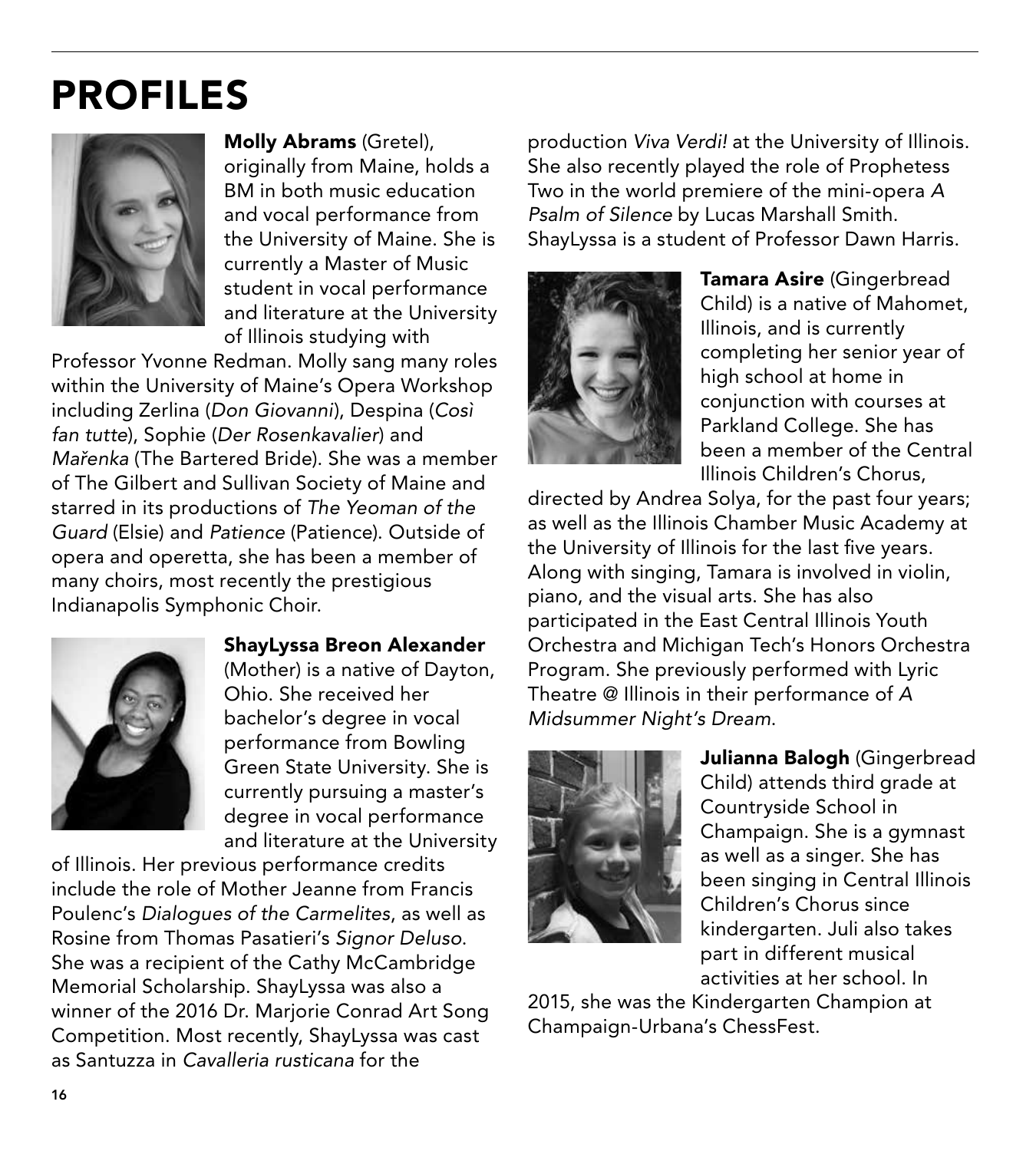

Sophia Bengtson (Gingerbread Child), a native of Champaign, is currently a seventh-grade student at Judah Christian School. She started performing with Central Illinois Children's Chorus in 2015 in the Concert Choir under Mrs. Morrissette, and more recently in the

Chamber Choir under Dr. Solya. Sophia has performed with the Treble Choir Festival and in *The Nutcracker* at Krannert Center in 2015 and 2016. She sang in *The Mass of the Children* as part of the CICC Chamber Choir, in conjunction with *The Chorale*, as directed by Dr. Craig Jessop. Sophia also performed with the Martin Luther King Jr. choir for the Martin Luther King Jr. Celebration in 2016.



**Timothy K. Bostwick** (Father) received acclaim for his performance in the role of Figaro in Delaware Valley Opera's production of *Il Barbiere di Siviglia*, as "pure comic joy." He received his master's degree from Brooklyn College and bachelor's degree

from Drake University, where he performed roles such as The Pirate King in *Pirates of Penzance*, The Husband in *Amelia Goes to the Ball*, and the title role in *Gianni Schicchi*. Making his international debut with the Intermezzo Foundation, he performed the title role in *Le Nozze di Figaro*. Recently, Timothy performed the role of Alfio in *Cavallerìa Rusticana* and created the role of Saul in *A Psalm of Silence*. Later this year, he will perform Escamillo in *Carmen* for The Opera Project in Des Moines, Iowa.



Anna Burton (Sandman), from the town of Downers Grove, Illinois, is a senior studying choral music education and vocal performance with Dawn Harris. She is a Thomas J. Smith scholarship recipient and has performed in *The Light in the Piazza*, *Poppea*,

*Beatrice and Benedict*, and *Polly Peachum*  through Lyric Theatre @ Illinois; as well as roles in *Shrek the Musical*, *Guys and Dolls*, *Annie*, *Little Shop of Horrors,* and others during her high school career. In addition to her studies, Anna is also a section leader for the University of Illinois Black Chorus and a Golden Apple Scholar.



Katie Fromm (Gingerbread Child) is a third grade student at Montessori School of Champaign-Urbana. She has sung in the Central Illinois Children's Chorus for three years and studies cello with Samuel Araya, ballet with Luciana Rezende, and

gymnastics with Dena Slade. From the age of five, Katie has studied musical theatre and acting at Class Act studio with Donna Warwick, Kat Downs, and Jaclyn Loewenstein. She has been featured in Class Act's productions of *The Little Pets of Paris, There's a Mouse on My Head, The Journey of the Noble Gnarble,* and *Where's My Spotlight?!* Katie will also perform in Class Act's children's musical, *The Grunch*, in December.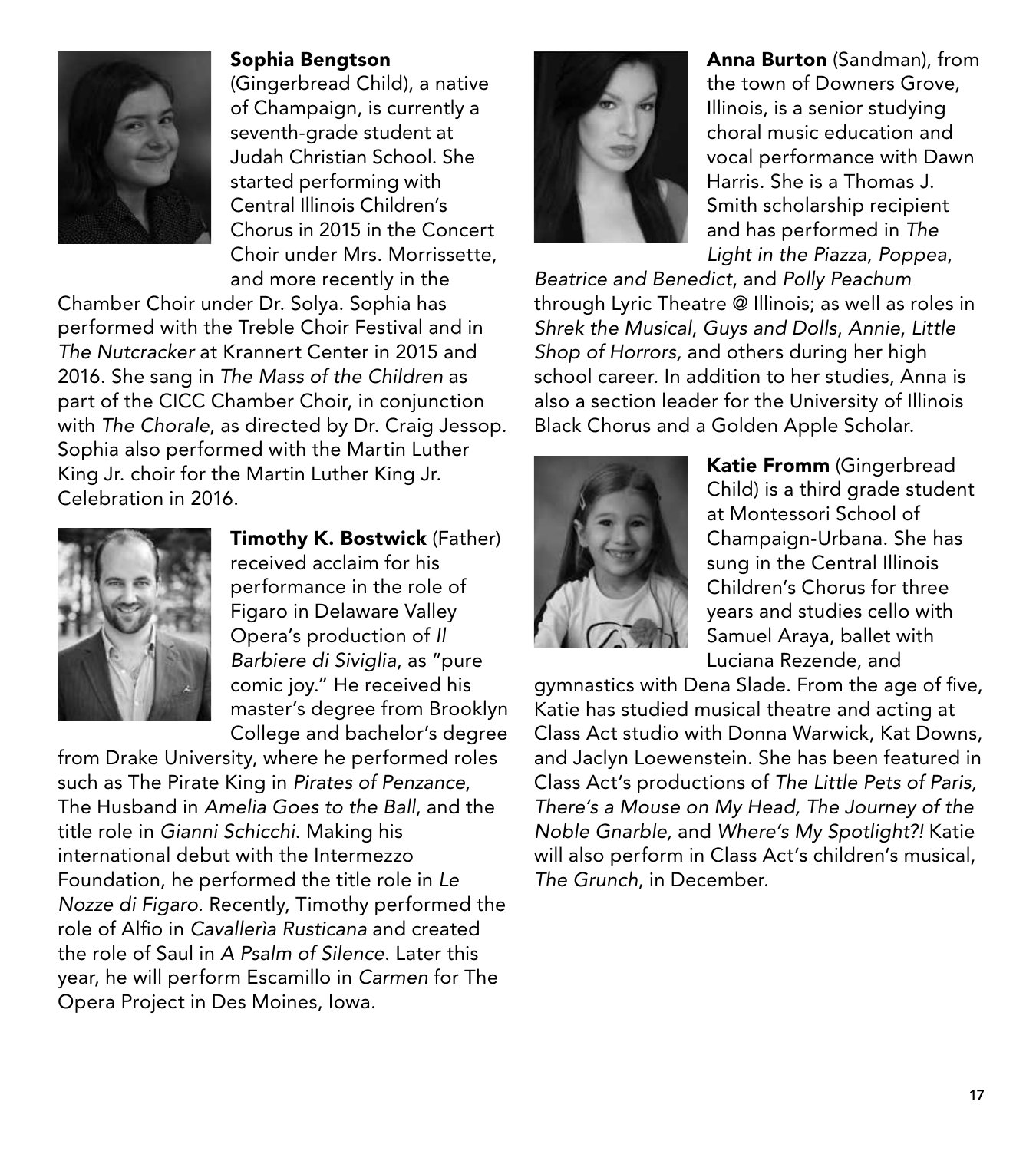

Olivia Gronenthal (Hansel) is a junior studying vocal performance with Dawn Harris. Most recently, she appeared in Lyric Theatre @ Illinois' production of *The Light in the Piazza* as Franca Naccarelli cover/Flower Seller/ Tour Guide/Prostitute, Amore

Primo in Lyric Theatre @ Illinois' production of *Poppea*, and Third Lady and Third Spirit in *Die Zauberflöte* with The Toronto Summer Opera Workshop. She has also been a young artist in Greensboro Light Opera and Song's young artist program and made her opera debut with La Nuova Aurora in their production of Purcell's *King Arthur*.



Emily Hancock (Gingerbread Child) is a native of Verona, Wisconsin. She is an Honors student attending Franklin Middle School, having previously attended Barkstall Elementary in Champaign. She is in her sixth year in Central Illinois Children's Chorus. She

is active in the Gay-Straight Alliance, Student Council, Drama Club, and Strings (as a violinist). She has performed with the Champaign-Urbana Symphony Orchestra's holiday performance the last five years as a member of CICC under Mrs. Morrissette and Dr. Solya. *Hansel and Gretel* will be her debut in a musical production.

### Caitlin Hennessy

(Gingerbread Captain) is a sophomore from Chicago, Illinois, studying vocal performance. She recently played an ensemble role in the 2017 production of *The Light in the Piazza* with Lyric Theatre @ Illinois. Caitlin is a member

of the University of Illinois Women's Glee Club and is a student of Jerold Siena.



James Hevel (The Witch) has most recently been seen as Liberto in Lyric Theatre @ Illinois' production of *Poppea*. He has also been an apprentice with Sugar Creek Opera, singing the role of Pete Fowler/featured soloist in their production of Ricky Ian

Gordon's *The Grapes of Wrath*. Others roles include El Remendado in *The Tragedy of Carmen*, Il Podestà in *La Finta Giardiniera*, and L'aritmétique/La Rainette in Ravel's *L'enfant et les sortil*é*ges* with the Franco-American Vocal Academy in France. James has also performed as a chorus member for both opera companies in Cleveland, Ohio (Opera Circle Cleveland and Cleveland Opera Theater). He is a second-year master's student at the University of Illinois, studying vocal performance with Jerold Siena, and a graduate of Baldwin Wallace Conservatory of Music, studying voice with Dr. JR Fralick.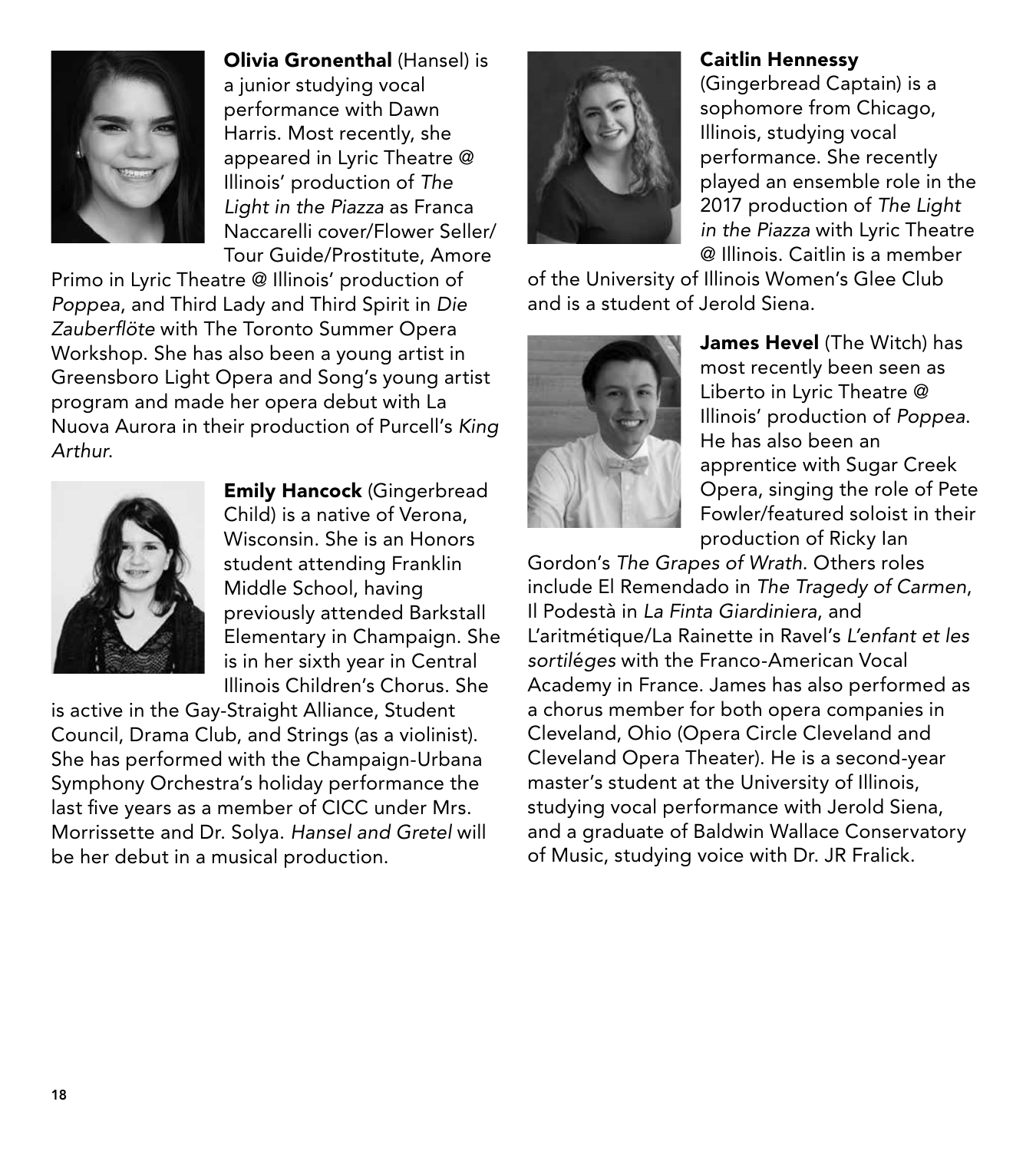

#### Anna Kinderman

(Gingerbread Child) is in her sophomore year at Champaign Central High school. She is a member of the Champaign Illinois Children's Choir, and does flow arts like juggling, hula hooping, contact juggling, and poi. She has

done ballet, modern dance, and was part of the children's chorus in Lyric Theatre @ Illinois' production of *A Midsummer Night's Dream*. Last year, Anna sang in the Vokalensemble Classique in Vienna, Austria, where she performed in the Wiener Konzerthaus. She is the organizer of a physics competition team for high school students connected to the particle physics lab, CERN, in Switzerland.



Marie Kinderman

(Gingerbread Child) attends the Campus Middle School for Girls and has participated in the Central Illinois Children's Choir since first grade. She enjoyed performing in Benjamin Britten's *A Midsummer Night's Dream* at

Krannert Center in 2016. Last year she sang with the Wiener Chorschule while living in Vienna. Marie is an avid runner and enjoys writing and reading in her spare time.



Alexis Korbe (The Witch) is a graduate teaching assistant at the University of Illinois pursuing an artist diploma in voice with Dawn Harris. Originally from Hays, Kansas, she holds a Bachelor of Music in flute performance and a Bachelor of Arts in French

from Fort Hays State University. There, she won

the Lyle Dilley Outstanding Band Musician Award. In Wichita, Kansas, she received a Koch Cultural Trust Grant, the Frances Shelly Fellowship, and the Michael P. Tilford Fellowship. She held a graduate administrative assistantship as well as a graduate staff assistantship while attending Wichita State University. Alexis finished a Master of Music in flute performance with Dr. Frances Shelly as well as a Master of Music in opera performance with Dr. Pina Mozzani. She accompanied for WSU's choirs and was a Concerto/Aria Competition Finalist. While there, she played Prince Orlovsky in Strauss' *Die Fledermaus*, Miss Effie Belle Tate in Floyd's *Cold Sassy Tree*, and played keyboard and flute for numerous shows with several companies. Most recently she played Maddalena in the *Rigoletto* quartet for Lyric Theatre @ Illinois' production of *Viva Verdi!*



Jenna Lee (Gingerbread Child) is a sophomore at University Laboratory High School. She has been playing violin since age five and won second place in the Illinois State Music Teacher's Association competition when she was 11. She has also won

Illinois Summer Youth Music scholarships multiple times in previous years. Last year, she received third place in the Young Baroque Artists Competition. Jenna is a member of the East Central Illinois Youth Orchestra and the Illinois Chamber Academy, and studies privately with Aaron Jacobs and Meg Freivogel. She has also played piano for about four years under the instruction of Tatiana Shustova. She began singing at age four.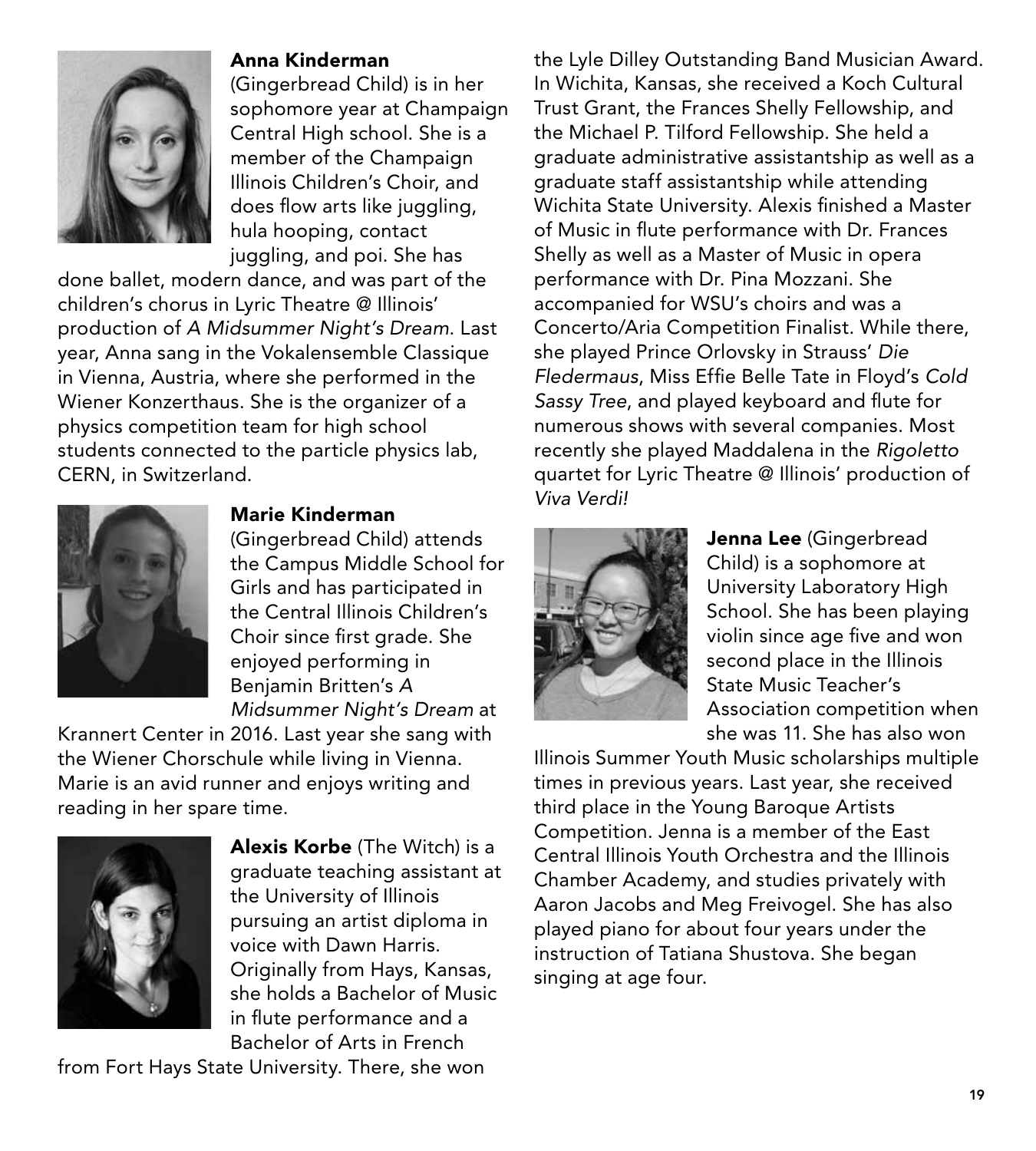

Paige Luttrell (Mother), from Chicago, is in her first year of graduate study in vocal performance and literature at the University of Illinois. As an undergraduate, she performed in *L'elisir d'amore* (Giannetta) and *Falstaff*. Recently, she participated in the Scuola

Italia Program for Opera Singers summer program in Italy, performing in scenes from *Don Giovanni, Le Nozze di Figaro, Falstaff,* and *La Cenerentola*. She is a soloist for First United Methodist Church in Urbana and has performed as a soloist in several oratorios including Handel's *Messiah*, Faure's *Requiem*, and Britten's *Ceremony of Carols*. In 2011, she was the runnerup in the Chicago National Association of Teachers of Singing (NATS) competition. Paige currently studies with Sylvia Stone.



Danielle Mastricola (Angel) is a junior dance major at the University of Illinois. Besides performing in several pieces for Dance at Illinois—including *Interface: Critical Mass* (February Dance 2017) and *See Outside Wall for Name\**  (Senior Thesis 2017)—Danielle

has also begun choreographing and creating work. She choreographed a solo on herself (*Glass Case*) that was performed last spring in the Studiodance II (2017) concert, and most recently spent her summer choreographing the Champaign Urbana Theatre Company's production of *Joseph and the Amazing Technicolor Dreamcoat.* In addition to dancing, Danielle is also currently in the process of getting her 200-hour Yoga Teacher Training Certification.



Roma Mehta (Gingerbread Child), a native of Illinois, is a senior at University Laboratory High School. She has been singing for 12 years in the school choir, and has taken voice lessons for eight years. She has been a member of the Central Illinois Children's Choir

for four years and sang at a fundraiser for pediatric cancer in 2013 and 2015. She has performed in Countryside School productions of *Pinocchio* and *Peter Pan* as well as University Laboratory High School's productions of *The Pirates of Penzance*, *The Sound of Music*, *Romeo and Juliet*, *Fiddler on the Roof*, and *The Wind in the Willows*.



### Lukas Grosse Perdekamp

(Gingerbread Child) is a seventh-grade student at Holy Cross Elementary School. He joined the Central Illinois Children Chorus at age five. In 2016, he sang the boy's solo in Bernstein's *Chichester Psalms* at Krannert Center under the

direction of Dr. Andrew Megill. In March 2017, he sang the youth solo in Mendelssohn's *Elijah* with Sinfonia da Camera under the direction of Ian Hobson. He performed with the ILMEA state boys' choir in 2016 and 2017. In April 2017, Lukas participated in the IESA solo music competition in trumpet, piano, and voice, and received the Best of the Day Award. With his sister Sarah, he won the first place at the 2017 Young Baroque Artists Competition.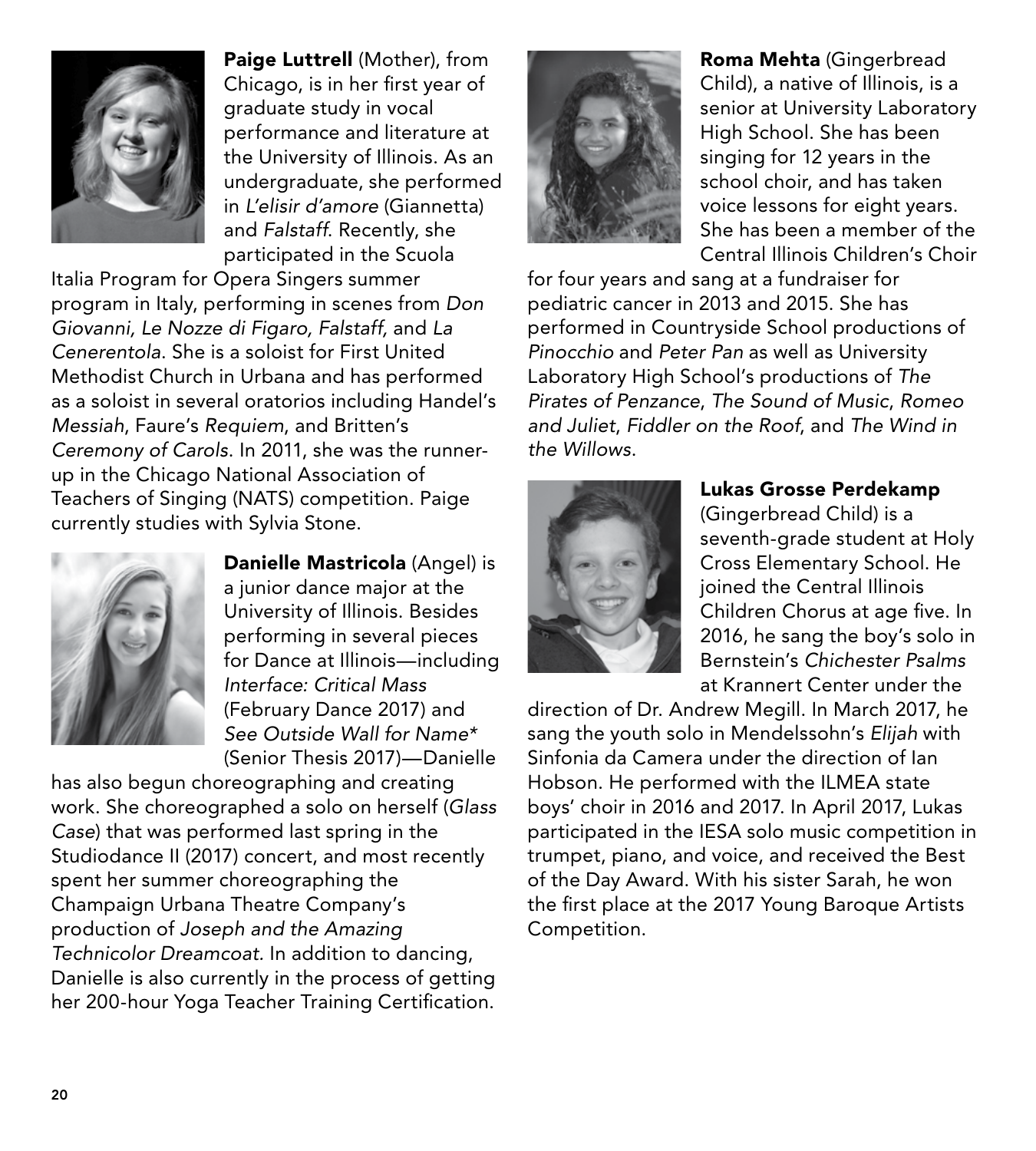

Sarah Perdekamp

(Gingerbread Child) is a junior at the University Laboratory High School. She has been singing with the Central Illinois Children's Chorus for 11 years and performed in the opera *A Midsummer Night's Dream* at Krannert Center. Sarah went

to ILMEA All State last season for voice and is currently taking voice lessons from Dr. Kammin. Sarah has also performed in various musicals, including the role of Hodel in *Fiddler on the Roof*, and she sang the National Anthem at the IHSA State Tournament (placing first in the Baroque competition with her brother, Lukas). She is a member of the Uni High Madrigal Choir and cantors for The St. Patrick's Church. Sarah is the conductor of the St. Patrick's Youth Orchestra and takes violin lessons from Dr. Sun-Young Shin.



Cassandra Petrie (Hansel), from Albion, Indiana, received her Bachelor of Arts in voice performance and music education from Olivet Nazarene University. She is currently a master's student at the University of Illinois for voice performance and

literature. This is Cassandra's first production with Lyric Theatre, @ Illinois. This summer she had the opportunity to sing Third Lady and Third Spirit in Mozart's *Die Zauberflöte* at the Austro-American Mozart Academy in Salzburg, Austria. While in her undergrad, Cassandra also sang Mrs. Todd in *The Old Maid and the Thief* and Baba in *The Medium*. She has also sung in opera scenes productions with Scuola Italia Program for Opera Singers, directed by Professor Sylvia Stone, and the Northwestern University Vocal Career Seminar.



Dan Rosu (Gingerbread Child) is a fifth grader who attends Barkstall Elementary School in Champaign, Illinois. He joined Central Illinois Children's Chorus in the fourth grade. As a member of CICC, he sang one solo for the 2016 winter concert. Dan has been part of

several performances for his elementary school. In second grade, he also played in a remake of a popular children's theatrical work in Romania, his parents' home country. Dan also plays trombone and piano.



Laura Schachner (Dew Fairy) is pursuing her Master of Music in vocal literature and performance at the University of Illinois. Born in Milwaukee, Wisconsin, she has worked within all types of musical genres, and gravitates towards new music and working with

active composers. Laura works as a graduate assistant for Lyric Theatre @ Illinois. Recent roles include Susanna from Mozart's *Le Nozze di Figaro*, and Gilda in the Lyric Theatre @ Illinois production of *Viva Verdi!* Laura is a student of Dawn Harris.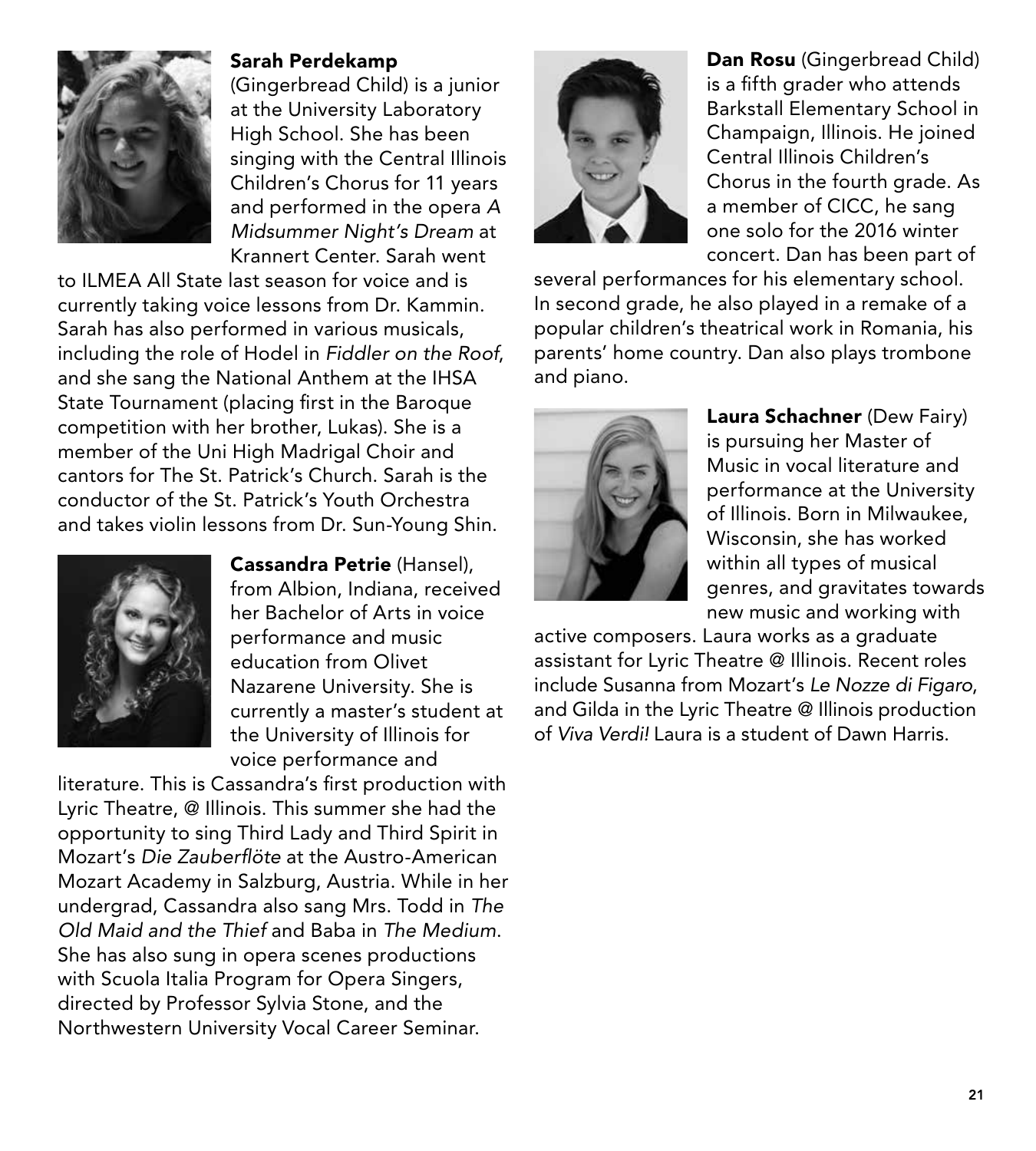

### Aimee Stuart-Flunker

(Gretel), a native of California, received her Bachelor of Music in performance from Wheaton College in Wheaton, Illinois. She is currently enrolled in the master's program at the University of Illinois for performance and literature,

receiving the Stotler Fellowship and studying under Professor Yvonne Gonzales Redman. Recently, she was the First Lady in Wheaton College's performance of *The Magic Flute* by Mozart and Mrs. Jaffett in *Noye's Fludde* by Benjamin Britten. Aimee has competed in the Chicago area, receiving third place at the 2016 and 2017 Chicago NATS competition as well as honorable mention in the 2016 Wheaton College Concerto Competition.



### Cristabel Thomas

(Gingerbread Child) is a sophomore at Judah Christian School. She began singing in the school choir one year ago, and has been singing with Central Illinois Children's Choir since January. Her other musical pursuits include

playing the flute and piccolo in the school band.



Loucine Topouzian

(Gingerbread Captain) is a junior at the University of Illinois, pursing her Bachelor of Music in vocal performance under the instruction of Professor Sylvia Stone. Loucine spent the last two summers in Italy, participating in the

Scuola Italia Opera Program, where she performed as Giannetta in *L'elisir d'amore*, Sesto in *Giulio Cesare*, and Susanna in *Le nozze di Figaro*. In addition to opera, Loucine performs the National Anthem at the University of Illinois sporting events. Loucine was a first-place winner of the Indiana NATS Chapter.



#### Grace Van Raden

(Gingerbread Child) is an eighth-grade homeschooler from Rantoul, Illinois. She is in her third year singing with the Central Illinois Children's Choir. She has held a variety of roles in school and church performances. *Hansel and* 

*Gretel* is her first opera appearance.



### Landon Westerfield

(Sandman), a countertenor, is pursuing a doctorate in vocal performance at the University of Illinois where he studies with Professor Yvonne Redman. Last season, he created the role of David in the world premiere of *A Psalm* 

*of Silence* (composed by Lucas Smith) with Lyric Theatre @ Illinois. Other roles include Dema in *L'Egisto,* Venere in *L'incoronazione di Poppea*, Unulfo in *Rodelinda,* Oberon in *A Midsummer Night's Dream*, Hansel in *Hansel and Gretel*, and Cherubino in *Le Nozze di Figaro*. He has served as a soloist for major concert works such as Mozart's *Exsultate Jubilate*, Pergolesi's *Stabat Mater*, Fauré's *Requiem*, Haydn's *Paukenmesse*, Mozart's *Mass in C Minor*, Vivaldi's *Gloria*, and Handel's *Messiah*.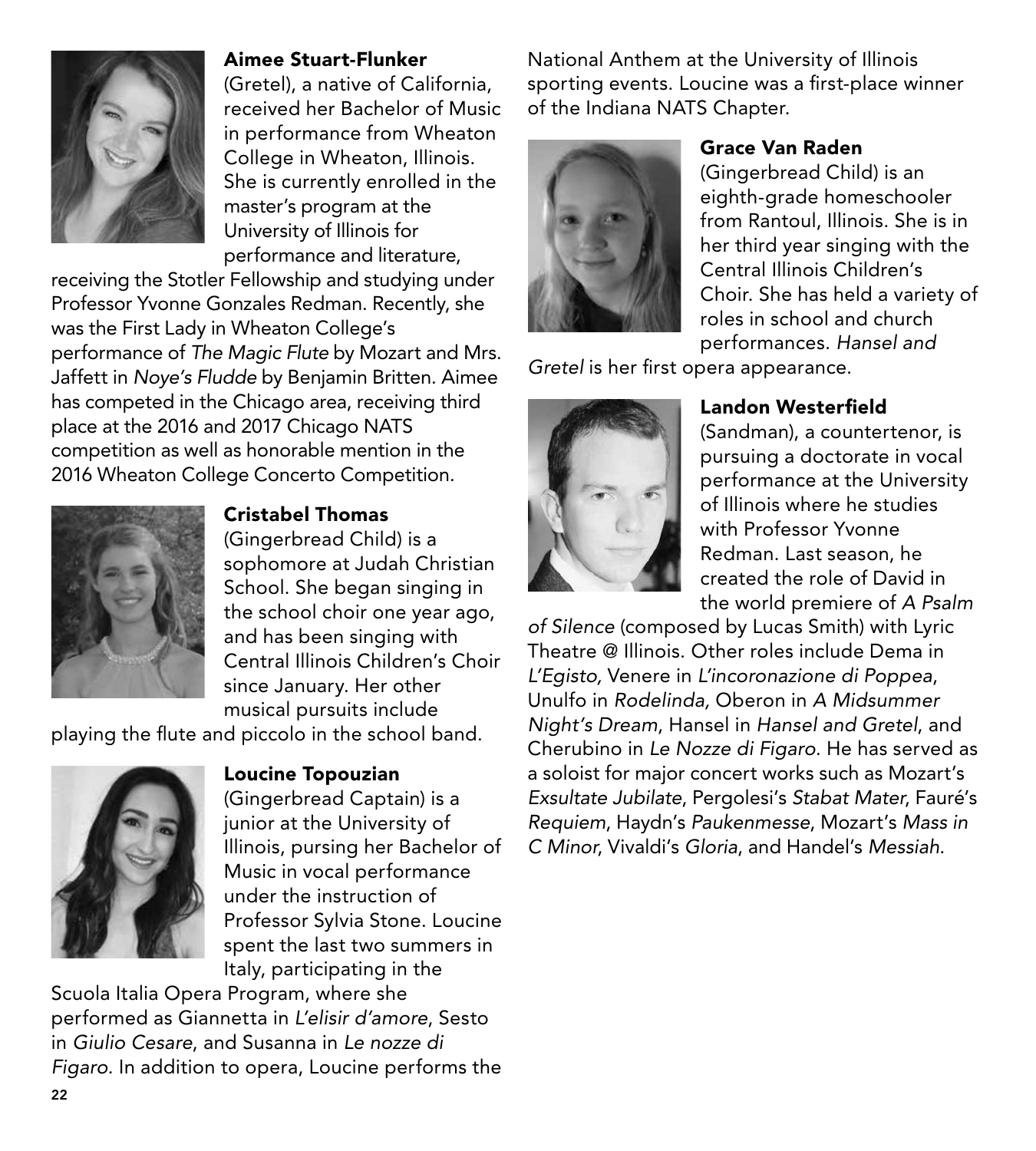

Filippo Ciabatti (Conductor), a native of Florence, Italy, was appointed Music Director of the Dartmouth Symphony Orchestra in 2016, after an international search.

Also in 2016, Filippo conducted *Tosca* at Opera

North (New Hampshire), directed by Russell Treyz; and Britten's *A Midsummer Night's Dream* with Lyric Theatre @ Illinois, directed by Christopher Gillett. In May 2015, he made his South American debut conducting the Universidad Central Symphony Orchestra in Bogota, Colombia, where he also taught masterclasses in orchestra and Italian opera. With La Nuova Aurora Opera, he conducted full productions of Handel's *Rodrigo* (2015) and Purcell's *King Arthur* (2016).

From 2017 to 2018, Filippo has been invited to conduct *Madama Butterfly* at Opera North (New Hampshire) and *Hansel and Gretel* and *Don Giovanni* (directed by Nathan Gunn) for Lyric Theatre @ Illinois.

Filippo has appeared as guest conductor with many orchestras, including the Lamont Symphony Orchestra, Sangamon Valley Symphony Orchestra, East Central Illinois Youth Orchestra, University of Illinois Symphony Orchestra, and Truman State Symphony Orchestra. He also served as Choirmaster of Emmanuel Memorial Episcopal Church in Champaign.

As a pianist and coach in Italy, Filippo worked for the Cherubini Conservatory, Maggio Musicale Fiorentino, and Florence Opera Academy, and performed with singers such as Adriana Marfisi and Silvia Bossa. He has played for masterclasses of Renée Fleming, William Matteuzzi, Donald George, and Isabel Leonard. He is currently music director and coach of Scuola Italia per Giovani

Cantanti Lirici (Piobbico, Italy), where he works with young singers and renowned coaches and directors.



Tom Mitchell (Director) is Associate Head of the Department of Theatre. He has just completed the staging of *All the King's Men* in Krannert Center's Studio Theatre. In other recent seasons he has directed *The Minotaur* and *1984* (by George

Orwell). Tom directed *Threepenny Opera* for Lyric Theatre @ Illinois in 2013, and (prior to that) Rodgers and Hammerstein's *The Sound of Music*  and *The King and I.* For eight seasons he directed musical theatre for the Interlochen Center for the Arts Summer Program. Locally, he was director of recent productions of *Party*, *Hay Fever*, *Around the World in 80 Days*, and *Freud's Last Session*. A specialist in the early plays of American playwright, Tennessee Williams, Mitchell recently adapted a collection of unpublished short stories by Williams that performed in Urbana, St. Louis, and New Orleans. Mitchell has been a guest presenter for the Tennessee Williams Institute in Provincetown, Massachusetts, and is an honorary faculty member at Inner Mongolia University Arts College where he staged scenes from *Glass Menagerie* with Chinese and American student actors. Professionally, Tom has directed lost plays by the 20th-century Spanish playwright, José López Rubio, and the premiere and national tour of James Still's play *Meet Me Incognito* for the Metro Theatre Circus of St. Louis. Mitchell served on the national selection committee of the Kennedy Center American College Theatre Festival, travelling the nation to review 56 university productions.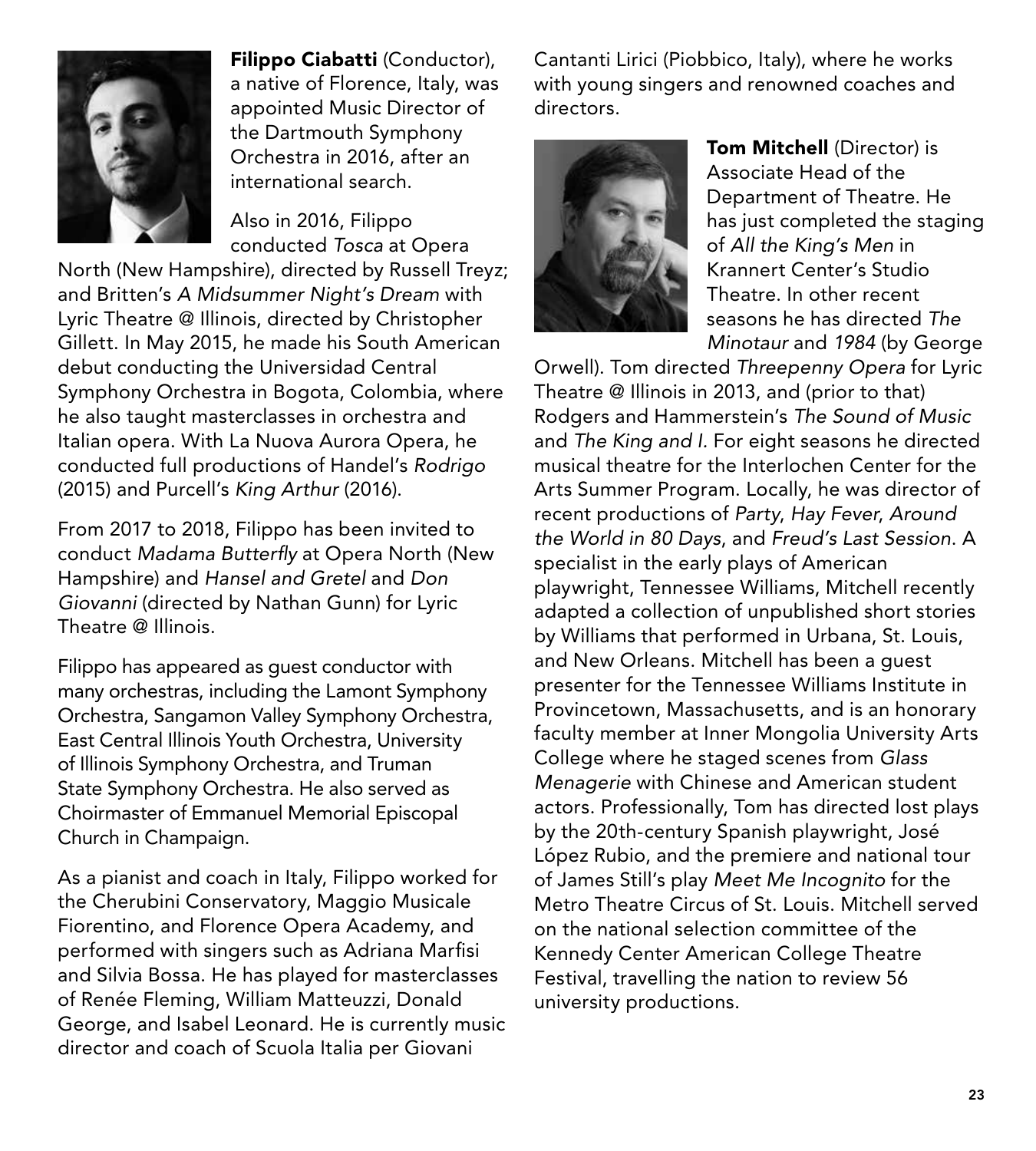

### Philip Johnston

(Choreographer) trained as a dancer with Helen Lewis in Belfast and at The London School of Contemporary Dance. He performed and choreographed in Europe and across the globe for 15 years before relocating to the

United States. Philip was the artistic director for the Norwegian Modern Dance Company in Oslo and has appeared on film and television for the BBC, Channel Four, and NRK Norway. He has received numerous choreographic and dance fellowships from the Arts Council of Northern Ireland, the British Council, the Norwegian Fund for Performing Artists, the Norwegian Culture Council, the London School of Contemporary Dance, and the Skinners Guild of London. He was the recipient of the Charles and Harriet Luckman Distinguished Teaching Award at the University of Illinois. Publications include *The Lost Tribe in the Mirror: Four Playwrights of Northern Ireland* (Lagan Press, 2009), and *Nina Fonaroff: Life and Art in Dance* (Celtic Cat Publishing, 2015). Philip is a certified Alexander Technique teacher.



Michael Tilley (Musical Administrator/Assistant Conductor) spent six years as Musical Director for Franc D'Ambrosio's national tours before joining the faculty of Lyric Theatre @ Illinois. As a conductor, he has led ensembles from Central City

Opera, Opera Colorado, Emerald City Opera, and Boulder Opera. He has been a featured performer with the Colorado Symphony Orchestra and other regional orchestras, as well as with the Martha Graham Dance Company at the Vail International Dance Festival. His

orchestrations and arrangements, from solo piano to full symphony to rock opera, have been heard across the country and abroad. He has also composed music for the stage and a featurelength soundtrack. He plays, sings, and writes for the Argentine Tango groups Extasis and Orquesta Tipica di Natural Tango.

**Susan Bywaters** (Dramaturg) is a playwright, dramaturg, and performer. Since her graduation from the University of Illinois with a Bachelor of Music, Susan has begun a master's degree in theatre studies with a focus in the composition of original libretti. She has also produced and directed performances of *Rodrigo* by Handel and *Orfeo ed Euridice* by Gluck. Susan received the full-tuition Thomas J. Smith Scholarship from the University of Illinois, as well as an Urbana Public Arts grant for her production of *King Arthur* by Henry Purcell, and she has been honored as an emerging scholar at the 2017 Mid-America Theatre Conference.

Lorna Chavez (Sound Designer) is a junior studying theatre, concentrating on sound design and technology. Her recent works include November Dance (2016), *Stories That Need Telling* with Inner Voices Social Issues Theatre (2016), and *Iago's Plot* (2017).

Jaime Cohen (Rehearsal Accompanist) is a second-year masters student in vocal coaching and accompanying at the University of Illinois, where she currently studies under Dr. Julie Gunn. While at the University of Illinois, she has served as a rehearsal accompanist and pianist for *Viva Verdi!* and *The Light in the Piazza*. This past fall, she music directed *[title of show]* for the Allerton Music Barn Festival.

Madelyn Gunn (Assistant to the Director) is a senior majoring in music and minoring in business administration. She has worked for arts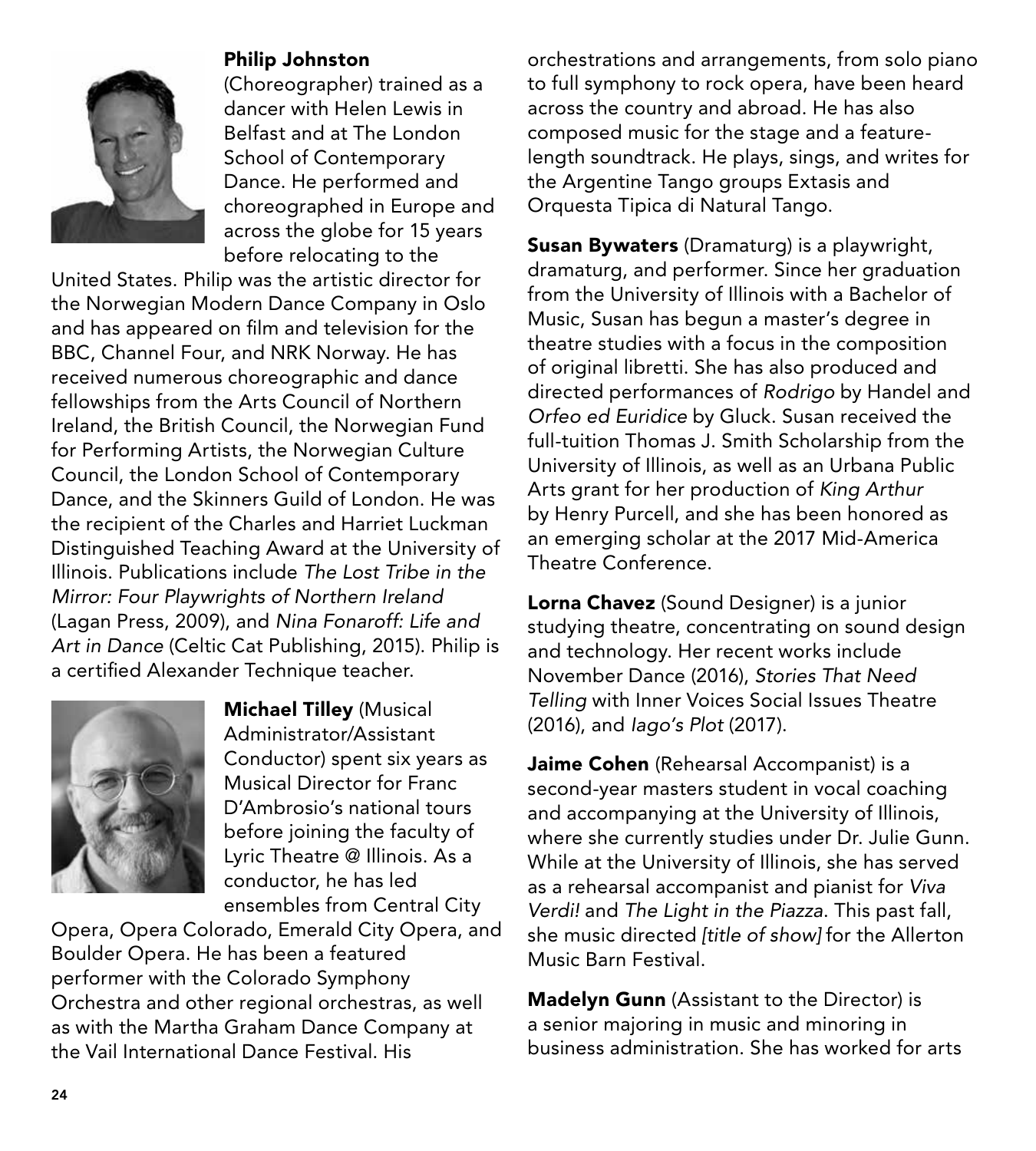organizations during her time at the University of Illinois, including the Prototype Festival in New York, the Vienna State Opera House, and most recently Americans for the Arts. On the artistic side, she sang for church choirs and in the Women's Glee Club, and directs operas and art song concerts with student and local talent in her spare time. She also volunteers for Class Act, teaching vocal technique and theatre to children from ages 8 to 13. She will graduate in December.

Anja Hose (Media Designer) is pursuing her MFA. Recent media designs at the University of Illinois include *The Light in the Piazza; Viva Verdi!; Circulation;* November Dance; and *Mr. Burns, a post-electric play;* as well as assistant media designs on February Dance and *Poppea.* Credits outside the U of I include media design for *Sleep Deprivation Chamber* at the Station Theatre in Urbana and lighting design for original aerial dance productions of *Into the Unknown* and *The Bird House* at Frequent Flyers Productions in Colorado.

Alphonsus Kiu (Rehearsal Accompanist), a native of Penang, Malaysia, is a third-year DMA student in vocal accompanying and coaching at the University of Illinois. He studied with Julie Gunn, Dennis Helmrich, and is currently a student of Michael Tilley. While at the U of I, he accompanied the Oratorio Society, Opera Scenes Workshop, and Voice Studios. For the past four summers, he worked as a coach and accompanist at the Interlochen Summer High School Vocal Arts Program. While here at the University of Illinois, he received the Nancy Kennedy Wustman Memorial Award in Vocal Accompanying (2017). During his master's at Bowling Green State University, he and his partners were awarded the first and third prize in the Conrad Art Song Competition (2015).

David Krupla (Lighting Designer) is a third-year MFA lighting design student at the University of Illinois. Previous design credits include *Iago's Plot*, February Dance: Designed Environments, *Dreamgirls*, and *In the Blood* at the University of Illinois; *The Skin of Our Teeth*, *Twelfth Night*, and *The Crucible* at Cuyahoga Community College; *These are the Times* workshop production at Cleveland Public Theatre; *The World Goes Round* at Porthouse Theatre; *Ragtime*, *Cloud 9*, and *4.48 Psychosis* at Kent State University; *Next Fall* at Weathervane Playhouse, and *Sweeney Todd* and *A Chorus Line* at Hathaway Brown Theatre Institute. He has worked with such companies as Utah Festival Opera and Musical Theatre, The Santa Fe Opera, and Great Lakes Theatre. He received his BA from Kent State University.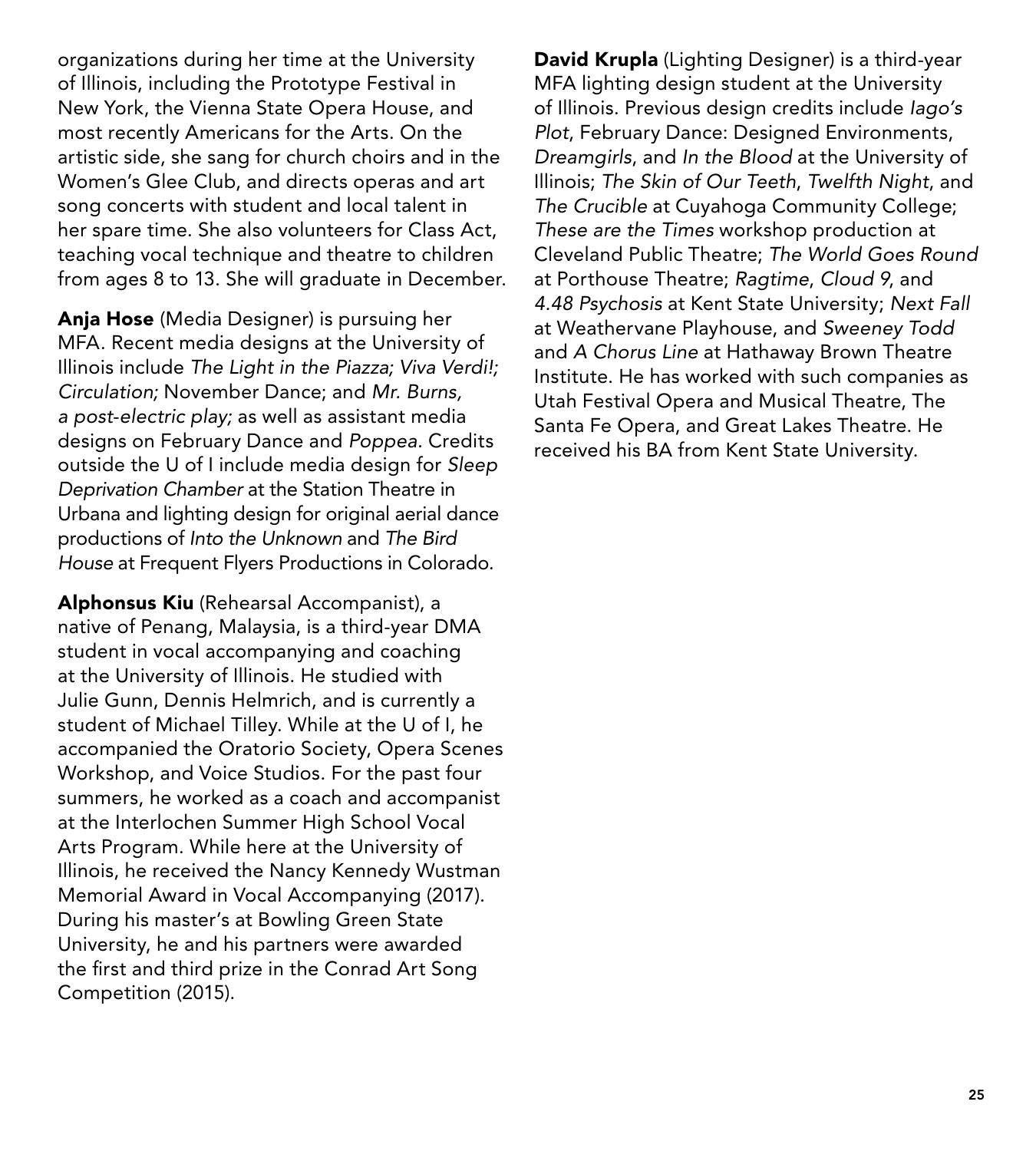Fernando Malvar-Ruiz (Chorus Master) served from 2004 to July 2017 as the Music Director of American Boychoir (serving boys in grades four through eight), whose preeminent Concert Choir toured globally to critical acclaim. His 13-year tenure was highlighted by some 200 performances and up to five national and international tours annually, as well as appearances with the New York Philharmonic, Philadelphia Orchestra, Boston Symphony Orchestra, Chicago Symphony Orchestra, Berlin Philharmonic, Royal Concertgebouw Orchestra, London Symphony Orchestra, Vienna Philharmonic Orchestra, St. Olaf Choir, Westminster Choir, and New York Choral Artists (among many others). He has worked on the world's leading stages with such conductors as Marin Alsop, Pierre Boulez, Charles Dutoit, James Levine, Kurt Masur, Mstislav Rostropovich, Michael Tilson Thomas, and Valery Gergiev; artists ranging from cellist Yo-Yo Ma, trumpeter Wynton Marsalis; pop legends Beyoncé Knowles, Sir Paul McCartney, and Josh Groban; and opera singers Kathleeen Battle and Jessye Norman. Under Malvar-Ruiz, the American Boychoir (based in Princeton, New Jersey) also appeared on the 77th annual Academy Awards and performed for the 9/11 Memorial Service broadcast live globally on CNN in 2006. He also conducted the choir on six recordings and served as the music director on the 2014 film *Boychoir*, inspired by the choir, directed by François Girard and starring Dustin Hoffman, Kathie Bates, and Deborah Winger, as well as the American Boychoir.

Alex Munger (Rehearsal Accompanist) is a second-year MM student in vocal coaching and accompanying, studying with Dr. Julie Gunn. This past year, he was involved in *The Light in the Piazza* and *Viva Verdi*. He received his BM in piano performance from the University of Wisconsin-Eau Claire.

Kristen Nuhn (Properties Master) is in her final year in the University of Illinois properties management MFA program. Before grad school, Kristen received her Bachelor of Arts with Honors in theatrical production at the University of Windsor in Ontario, Canada. She has previously been the Properties Master for *In The Blood* (2016); *Dontrell, Who Kissed The Sea* (2016); and *Romeo and Juliet* (2017) at Krannert Center. Professionally, Kristen has been the Prop Shop Manager at Peninsula Players in Fish Creek, Wisconsin (2016) and a Properties Artisan at Williamstown Theatre Festival in Williamstown Massachusetts (2017).

Christina Rainwater (Scenic Charge Artist) is a member of United Scenic Artists Local 829, and has been a professional Scenic Artist for 16 years. She received a BFA in Theatre from Missouri State University, and an MFA in Scenic Art from University of North Carolina School of the Arts. There, she developed the workshop "A Distressing Subject" on distressing techniques for scenery, properties, and costumes. She was the Scenic Charge Artist at the Flat Rock Playhouse in Flat Rock, North Carolina for two years. She has an ongoing working relationship at Goodspeed Musicals, where she had the pleasure of working on the musicals *Camelot*, *Carnival*, *Carousel*, *Hello Dolly!*, and *La Cage aux Folles*. She also worked for Feld Entertainment in Palmetto, Florida, including Disney's *Princesses on Ice* and Disney's *Playhouse Tour II*. This summer she worked for six weeks at The Muny, St. Louis, as a journeyman Scenic Artist.

Sharné van Ryneveld (Costume Designer) is in her third year of the MFA costume design program at the University of Illinois. She received her BA from The Cape Peninsula University of Technology in South Africa. Most recently she worked at the Santa Fe Opera in New Mexico as part of the tailoring team that worked on the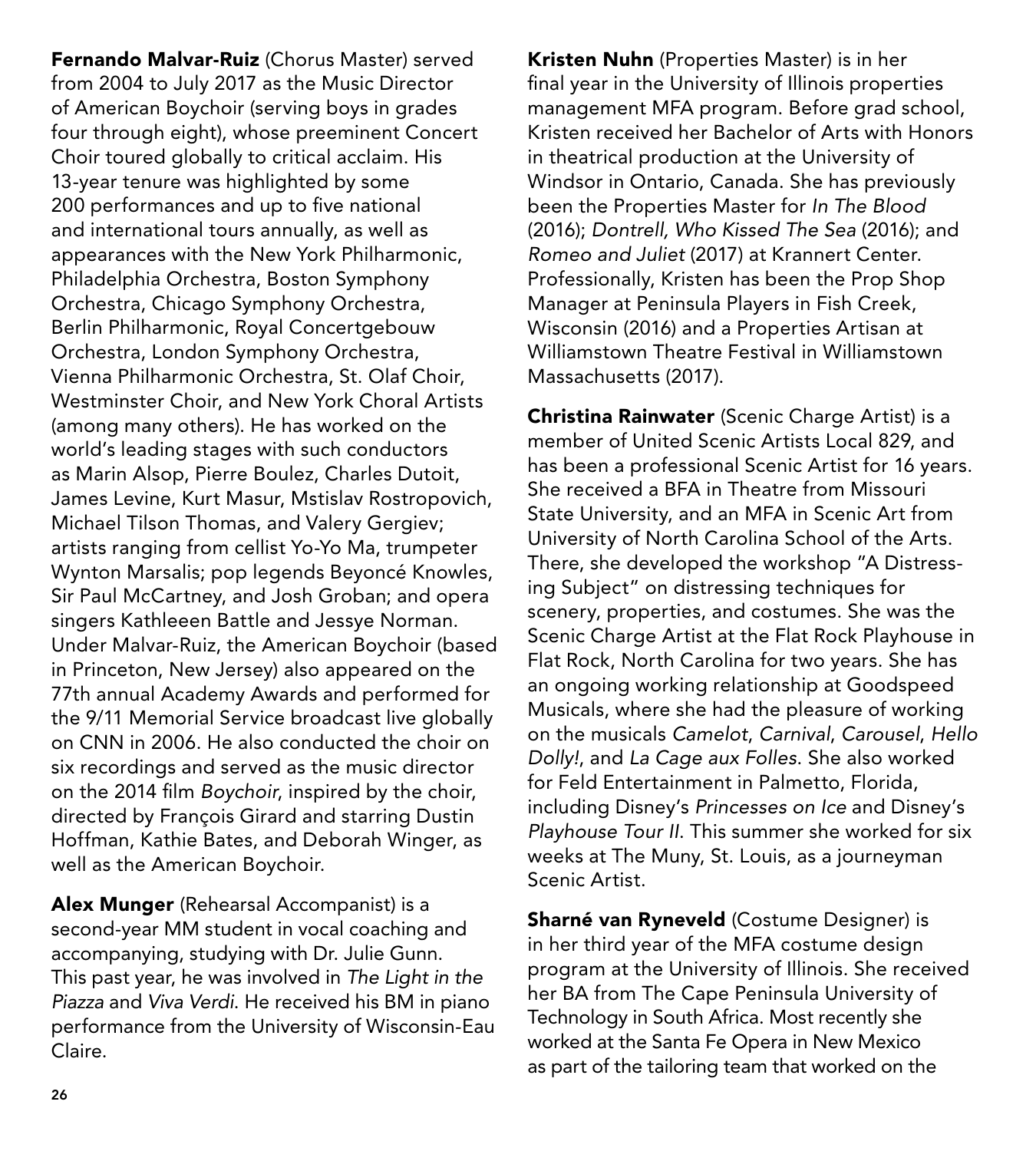*Golden Cockerel*, designed by Gary McCann, and *Lucia di Lammermoor*, designed by Emily Rebholz. Her past design work includes *Poppea* for Lyric Theatre @ Illinois and *Romeo and Juliet* at Illinois Theatre.

Andrea Solya (Chorus Master) is Teaching Assistant Professor of Composition-Theory and Choral Music at the University of Illinois, where she is director of the Women's Glee Club and Coordinator of Musicianship. In addition to her duties at the University of Illinois, she has been director of the Chamber Choir and Youth Chorale for the Central Illinois Children's Chorus since 2006. As a native of Hungary, her newly designed aural skills curriculum at the University of Illinois is based on a Hungarian model and is standing on the pillars of the Kodály method. During the summer, she teaches musicianship, conducting, and choral methodology in the master's program of the Kodály Institute at Capital University in Columbus, Ohio. Her research interest includes the choral music of Andreas Rauch as well as the art of teaching sight singing for the choral singer and beyond. She has performed and presented on national and international stages and has been working on a critical edition of 25 motets called *Thymiaterium Musicale* from 1625 by Rauch.

Adina Lee Weinig (Technical Director) is a thirdyear MFA candidate in scenic technology. She was the Technical Director for Peninsula Players Theatre's 2017 season where she worked on *Almost Maine, Lord Arthur Savile's Crime, Bridges of Madison County, Peter and the Starcatcher,*  and the world premiere of *The Actuary.* Recent technical direction credits include *The Light in the Piazza, The Minotaur,* and *Long Lost* (dir. Daniel Sullivan) at the University of Illinois; and *In the Next Room, The Profane,* and *The Taming of the Shrew* at Chautauqua Theater Company. Adina came to the University of Illinois after working as the Assistant Technical Director at Court Theater

in Chicago for five years.

Naomie S. Winch (Associate Lighting Designer) is in her third year as an MFA candidate in lighting design and technology at the University of Illinois, by way of Southern California. Naomie's most recent credit was the Assistant Lighting Designer for UFOMT 2017 season. Other credits include Tennessee Williams's *Cat on a Hot Tin Roof* (2014), November Dance (2015) for Dance at Illinois, and *Circle Mirror Transformation* (2016) at Interlochen Center for the Arts. In addition to lighting design, she also has an active interest in technical direction and production management.

Chenglin Xin (Stage Manager) is a third-year MFA stage management student at the University of Illinois. She completed her undergraduate study in China and served as an event stage manager in the Art Troupe of her University for two years. She worked for *Wicked the Musical Tour*, *The Riverdance Tour*, *Madagascar Live Tour,* and *Ghost the Musical Tour* in China. At Krannert Center, her previous experience includes Assistant Stage Manager for *1984* and *A Midsummer Night's Dream and* Stage Manager for Studio Dance II, *Mr. burns, a post-electric play*, and *The Light in the Piazza*. This summer, she stage managed an original Chinese musical and assistant stage managed two operas in the West Edge Opera, which is based in the San Francisco Bay area.

*Lyric Theatre @ Illinois acknowledges with gratitude the cooperation of the voice and accompanying faculties of the University of Illinois School of Music in supporting the talented students in its productions.*